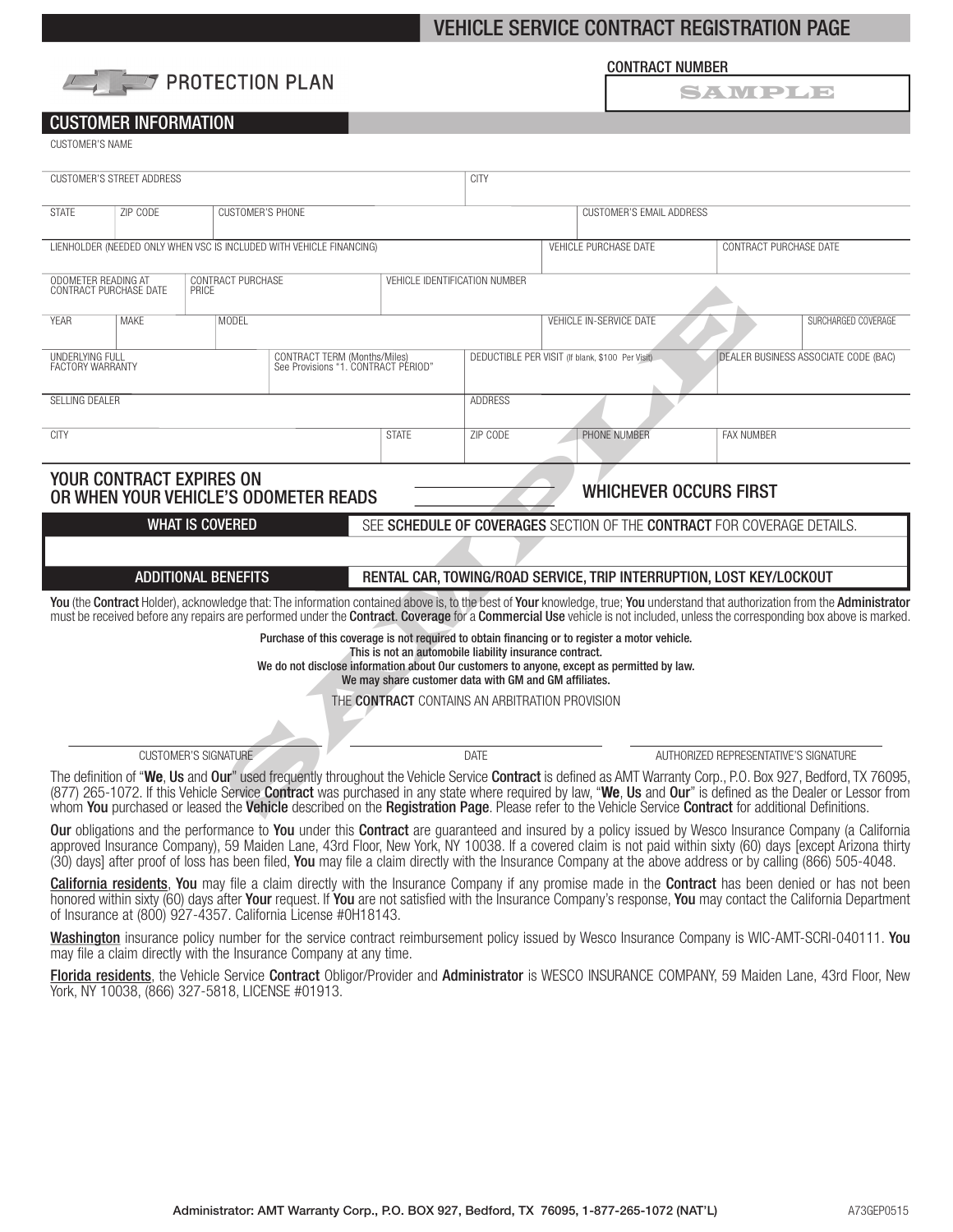# THIS CONTRACT IS NOT VALID UNLESS A COMPLETED REGISTRATION PAGE IS ATTACHED.



## IMPORTANT INFORMATION YOU NEED TO KNOW

CUSTOMER SUPPORT NUMBER - Please see the box labeled Your Contract Number on the Registration Page. This is Your CUSTOMER SUPPORT NUMBER. Please refer to this number in any written or verbal communication, such as requesting information or filing a claim.

PURCHASE OF THIS VEHICLE SERVICE CONTRACT IS NOT REQUIRED IN ORDER TO PURCHASE OR FINANCE A MOTOR VEHICLE. THIS CONTRACT IS INCLUSIVE OF THE MANUFACTURER'S WARRANTY; IT DOES NOT REPLACE THE MANUFACTURER'S WARRANTY, BUT PROVIDES CERTAIN ADDITIONAL BENEFITS DURING THE TERM OF THE MANUFACTURER'S WARRANTY.

This Vehicle Service Contract along with the Registration Page make up Your entire Contract. No other documents, unless provided directly to You from the Administrator, are legal and binding.

This Vehicle Service Contract does not cover all Breakdowns and excludes some conditions and vehicles. Please read the Schedule of Coverages, Provisions of This Vehicle Service Contract and Exclusions sections of this Contract so You fully understand what Coverage is provided to You for Your Vehicle. If You have any questions regarding this Contract, please contact the Administrator toll-free at (877) 265-1072 or P.O. Box 927, Bedford, TX 76095.

This Vehicle Service Contract contains Limits of Liability. Please read, "Limits of Liability" under "Provisions of this Vehicle Service Contract" to determine what those are.

## THINGS TO DO NOW

Verify Registration Page – The Registration Page must be affixed to the front this Contract to complete and validate this Contract.

Check Your Contract Coverage – Not every part of Your Vehicle is covered by this Contract. Coverage is identified by the Contract Coverage as shown on the Registration Page of this Contract. Please compare the Coverage on the Registration Page with the corresponding Coverage as listed under the Schedule of Coverages. If this box was left blank, or the Coverage is inaccurate, contact Your Selling Dealer immediately.

Check Your Deductible – Please check the box labeled DEDUCTIBLE on Your Registration Page. A dollar amount should be in the box which identifies the portion of the covered repair You will be required to pay if You have a claim.

NOTE: This Contract is not valid unless You have signed the Registration Page and it has been affixed to the front this Contract.

## THINGS YOU MUST DO THROUGHOUT THE TERM OF YOUR CONTRACT

ling.<br>So not cover all **Breakdowns** and excludes some conditions and vehicles. Please read the Schedule<br>I Exclusions sections of this Contract so You fully understand what Covreage is provided to You for No.<br>I, please cont Properly Maintain Your Vehicle and KEEP THE RECEIPTS – Keep copies of all receipts (oil changes, lubrication, etc.), as proof of maintenance may be required when You file a claim. SEE SECTION: "PROVISIONS OF THIS VEHICLE SERVICE CONTRACT" FOR SPECIFIC MAINTENANCE REQUIREMENTS. OBTAIN APPROVAL PRIOR TO HAVING WORK PERFORMED THAT MAY BE COVERED BY THIS CONTRACT. If You experience a Breakdown, call Your Selling or nearest Chevrolet, Buick, GMC, Cadillac Dealer or the Administrator. SEE SECTION: "HOW TO FILE A CLAIM".

## **DEFINITIONS**

The following definitions apply to words frequently used in this **Contract** and appear in **Bold Faced Type**:

You, Your – Means the Contract Holder shown on the Registration Page or the person to whom this Contract was properly transferred.

We, Us, Our – Means the obligor of this Contract as stated on the Registration Page attached to this Contract.

Administrator – Means the Administrator as shown on the Registration Page.

Contract – Means this Vehicle Service Contract which You have purchased from Us to protect Your Vehicle.

Registration Page – Means the numbered document which must be attached to and forms part of this Contract. It lists information regarding You, Your Vehicle, Coverage selected, and other vital information.<br>Schedule of Coverages – Lists the Coverage provided to You for Your Vehicle under this Contract.

**Coverage** – Means the protection **You** have selected, as listed in the **Schedule of Coverages** section. **Vehicle** – Means the **Vehicle** which is described on the **Registration Page**.

In-Service Date - Means the date the Vehicle was first put into service, not the date You purchased Your Vehicle. The In-Service Date is the date the Vehicle's factory warranty was activated. The In-Service Date is only required for and applies to Platinum Wrap Coverage Plans.<br>Deductible – Means the amount You are required to pay, as shown on the Registration Page, for covered Br

Breakdown - Means the failure of a covered part under normal service. A covered part has failed when it can no longer perform the function for which it was designed solely because of its condition and not because of the action or inaction of any non-covered parts. Subsequent Damages resulting from the Breakdown of a covered part are covered by this Contract, except when You have failed to perform the recommended maintenance services for Your Vehicle.

Subsequent Damage – Means the direct or immediate damage to a non-covered part occurring as a singular event or failure originating with the failure of a covered part. Consequential Damage – Means an event or damage that occurs separately as a consequence or result of the failure of a covered or non-covered part, such as, loss of time or use, inconvenience, commercial loss, personal injury or property damage.

Diagnostic – Means the system investigation required to determine the cause of the failure.

Teardown – Means the mechanical disassembly of a failed unit required to determine the cause and the extent of the failure.

Registered – Means a submitted claim has been recorded by the Administrator a claim reference number has been issued.

Pre-existing – Means a condition that within all reasonable mechanical probability relates to the mechanical fitness of Your Vehicle prior to Contract issuance.

Commercial Use – Means Vehicles used for Farming or Ranching, Route Work, Job-Site Activities, Service or Repair Work, Delivery of Goods and Snow Removal. Usage must not exceed manufacturer's ratings and/or limitations.

# PROVISIONS OF THIS VEHICLE SERVICE CONTRACT

This Contract is between Us and You, and is subject to all the Terms and Conditions contained in this Contract.

1. CONTRACT PERIOD

PLATINUM AND SILVER COVERAGE PLANS

If the Contract Registration Page reflects the purchase of Platinum or Silver, Coverage under this Contract begins on the Contract Purchase Date unless the Contract Purchase Date is more than 10 days after the Vehicle Purchase Date, then a MANDATORY "WAITING PERIOD" will apply before Coverage begins as explained below. This Contract will expire according to the Term Months and/or Miles, whichever occurs first, as shown on the Registration Page, and/or when the Limits of Liability for the **Contract** have been reached.

Expiration is measured in time from the **Contract** Purchase Date and expiration mileage is derived by adding Miles of Coverage as shown on the Registration Page to the Odometer Mileage at Contract Purchase Date. Maximum expiration mileage is 150,000 Odometer Miles.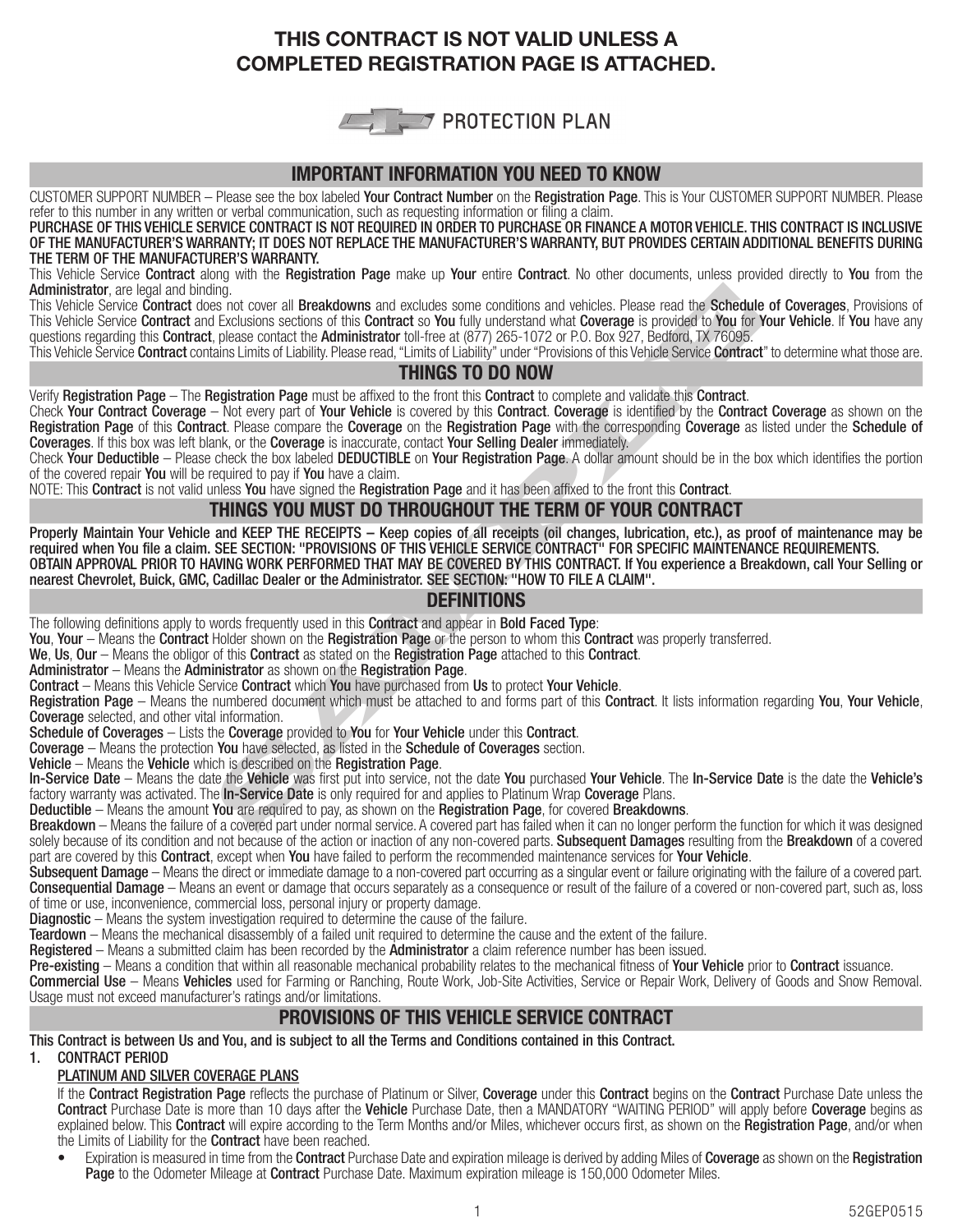PROVISIONS OF THIS VEHICLE SERVICE CONTRACT (CONTINUED)

t The "WAITING PERIOD" is 30 days and 1,000 miles from the Contract Purchase Date. However, an additional 30 days and 1,000 miles will be added to Your Contract's scheduled expiration. Therefore the Waiting Period will not reduce the actual time/mileage during which You have Coverage. Coverage will commence the day following the Waiting Period. Claims incurred during the Waiting Period are not covered.

## PLATINUM WRAP COVERAGE PLANS

If the Contract Registration Page reflects the purchase of Platinum Wrap, Coverage under this Contract begins on the Contract Purchase Date and will expire according to the Term Months and/or Miles, whichever occurs first, as shown on the Registration Page, and/or when the Limits of Liability for the Contract have been reached.

Expiration is measured in time from the Vehicle's In-Service Date and expiration mileage is reached when the Vehicle's odometer reaches the mileage indicated in Term Miles on the Registration Page, whichever occurs first. If the Vehicle In-Service Date box is blank on Your Registration Page, expiration is measured in time from January 1st of the Vehicle's model year and expiration mileage is reached when the Vehicle's odometer reaches the mileage indicated in Term Miles on the Registration Page, whichever occurs first.

## 2. COVERAGE

The Coverage afforded You for Your Vehicle is fully described in this Contract. Please see section: "Schedule of Coverages" of this Contract.

## 3. BREAKDOWN OF COVERED PARTS

During the term of this Contract, We will pay or reimburse You, an authorized Chevrolet, Buick, GMC, Cadillac dealership or if an authorized Chevrolet, Buick, GMC, Cadillac dealership is not accessible any licensed repair facility for approved costs to repair or replace any **Breakdown** of all parts as explained in the **Schedule** of Coverages. All repairs or replacements will be made using only genuine OEM new or genuine OEM remanufactured parts unless otherwise authorized by You or where such parts are not reasonably available as determined by the **Administrator**.

## 4. DEDUCTIBLE

In the event of a **Breakdown** covered by this **Contract, You** may be required to pay a **Deductible.** No Deductible payment is required with respect to Benefit Coverages, if provided by this Contract. You have a Per Repair Visit Deductible, as shown on the Registration Page; the Deductible amount will be applied on a Per Repair Visit basis. If Disappearing has been marked on the Registration Page Deductible Plan box (available for \$100 Deductible only), Your Deductible will be waived; as long as You have repairs made at the Selling Chevrolet, Buick, GMC, Cadillac Dealer where You purchased this Contract. Additionally, should Your permanent residence move more than 100 miles, You may contact the Administrator for assistance in changing Your Selling Chevrolet, Buick, GMC, Cadillac Dealer designation. If the Deductible box is blank on Your Registration Page, Your Deductible is \$100.

## 5. ONE-TIME DEDUCTIBLE ELIGIBILITY

Once a part is repaired or replaced under the Terms and Conditions of this Contract, any Deductible amount for future repair or replacement of that same part will be waived for the term of this **Contract**.

## 6. TERRITORY

This **Contract** applies only to **Breakdowns** that occur and repairs made within the United States of America and Canada.

## 7. LIMITS OF LIABILITY

In no event will the liability for each Breakdown, under this Contract, exceed the average retail value of the Vehicle established by NADA (Official Used Car Guide) at the time immediately preceding the **Breakdown**. The established value of the **Vehicle** does not take into consideration the cost of repairs and no deduction for the cost of repairs is to be taken from the published value. In no event shall We or the Administrator have any liability for injury to or death of any person arising out of any services rendered or parts provided (or any failure to render service or provide parts) under this **Contract** and/or otherwise in connection with the operation, maintenance or use of Your Vehicle described in this Contract.

## 8. MAINTENANCE REQUIREMENTS

**PARTS**<br>**PARTS**<br>**PARTS**<br>**PARTS**<br>**CALC**<br>**RABY** (We will pay or reimburse You, an authorized Chevrolet, Buick, GMC, Cadillac dealership or if an authorised<br>cessible any licensed repair facility for approved costs to repair o You must have Your Vehicle serviced as recommended by the Vehicle's manufacturer. If requested, proof of required service including verifiable receipts proving purchases of all required parts and materials necessary to perform the required maintenance; confirming the date and mileage for the services performed. Maintenance and/or service work receipts may be requested by the Administrator. Upon customarily and reasonable notice of the occurrence of a Breakdown, You shall protect Your Vehicle from further damage, whether or not such Breakdown is covered by this Contract. Any operation of the Vehicle that results in further damage, related to the original Breakdown, shall be considered Your failure to protect the Vehicle and shall not be covered under this Contract. You are responsible for making sure the oil warning light/gauge and the temperature warning light/ gauge are functioning before driving the Vehicle. You are required to safely pull Your Vehicle off the road and shut off the engine immediately when either of these lights/gauges indicates a problem. You must give Your authorization to the repair facility for teardown to diagnose a problem. You may be required to supply the Administrator with all maintenance records for service performed on the Vehicle, when the maintenance involved relates to the specific Breakdown or to verify odometer operation.

## 9. TRANSFER OF YOUR VEHICLE SERVICE CONTRACT

- a. Your Contract is transferable to the person You sell or otherwise transfer Your Vehicle to while this Contract is still in force. This Contract cannot be transferred if the title transfer of Your Vehicle passes through an entity other than the subsequent buyer, or Your Vehicle is sold or traded to a dealership, leasing agency or entity/individual in the business of selling vehicles. This **Contract** cannot be transferred on a leased **Vehicle**, unless original lessee is purchasing the Vehicle. This Contract can only be transferred once and the transfer must be made by the original Contract Holder.
- b. To transfer, the following must be submitted to the **Administrator** within 30 days of the change of ownership to a subsequent individual purchaser:
	- A copy of Your Registration Page;
	- A completed transfer form; with
	- Name and Address of new owner, date of sale to new owner, current mileage; and
	- \$75.00 Transfer Fee (\$40.00 Florida Only) made payable to the Administrator.
	- Any remaining manufacturer's warranty must also be transferred at the same time as Vehicle ownership transfer.

## 10. SUBROGATION

You are entitled to complete reimbursement for Your loss before the Administrator is entitled to subrogation proceeds. You agree that We, after honoring a claim on Your Contract, have all rights of subrogation against those who may be responsible for Your Breakdown and You agree to provide reasonable assistance to secure such rights.

## 11. RENEWABLE COVERAGE

All Vehicle Service Contracts may be replaced upon expiration in accordance with the guidelines outlined in the Contract. The request for replacement must be made at least 30 days and/or 1,000 miles before the expiration of the Vehicle Service Contract to qualify for a Replacement Contract. See Your Selling Chevrolet, Buick, GMC, Cadillac Dealer for details and current pricing.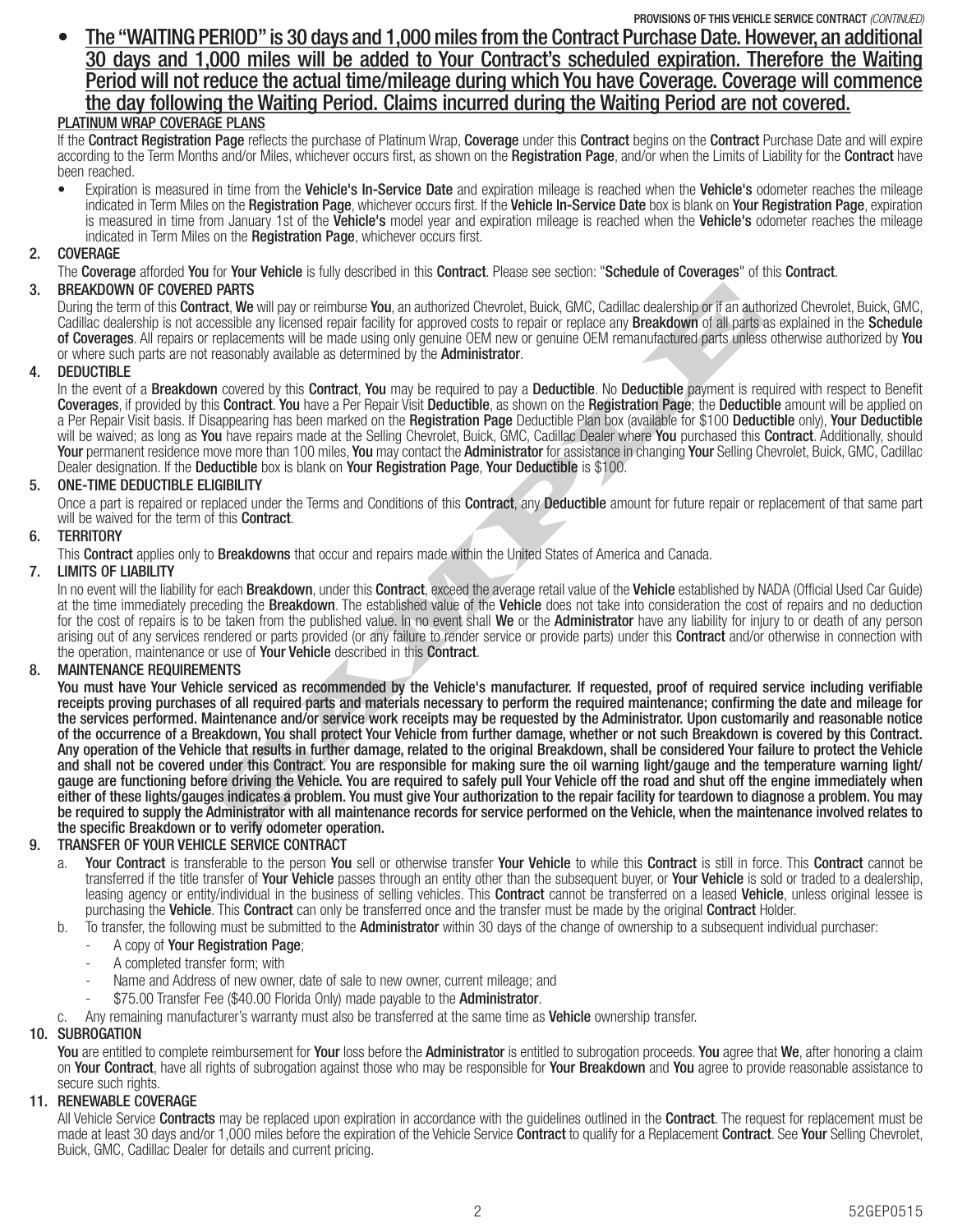## 12. FINANCIAL AGREEMENTS

If this **Contract** was financed (purchased on a payment plan) by a funding party, the funding party shall be entitled to any refund(s) resulting from cancellation of this Contract for any reason including repossession of Your Vehicle, or total loss of Your Vehicle. Failure to make monthly payments in a timely manner may result in cancellation of this **Contract** and no refund will be due and no claims will be approved.

# CANCELLATION OF YOUR CONTRACT

- a. You may cancel this Contract at any time, including when a loss of the Vehicle occurs or when You sell Your Vehicle without transfer of this Contract. To cancel, You must submit a written request to the selling dealer or the Administrator. If You cancel this Contract, it will not be reinstated. An odometer or notarized statement indicating the odometer reading on the date of the request will be required. This Contract can only be cancelled by the original Contract Holder.
- b. We may cancel this Contract for non-payment of the Contract charge, or for misrepresentation in the submission of a claim. We may cancel this Contract if Your Vehicle is found to be modified in a manner not recommended by the manufacturer, or Your Vehicle is found to be used as a Commercial Vehicle and the applicable surcharge has not been marked on the Registration Page and payment has not been received for this surcharge.
- c. If Your Vehicle and this Contract have been financed, the lienholder shown on the Registration Page may cancel this Contract for non-payment (except in the states of Utah, Washington and Wyoming), or if Your Vehicle is declared a total loss or is repossessed.
- d. If this **Contract** is cancelled within the first sixty (60) days and no claims have been filed, We will refund the entire **Contract** charge paid. If this **Contract** is cancelled after the first sixty (60) days or a claim has been filed, We will refund an amount of the **Contract** charge according to the pro-rata method reflecting the greater of the days in force or the miles driven based on the term/miles selected and the date Coverage begins, less a fifty dollar (\$50.00) administrative fee. In the event of cancellation, the lienholder (if any) will be named on a cancellation refund check as their interest may appear.

## HOW TO FILE A CLAIM

## A. IN CASE OF BREAKDOWN, YOU SHOULD TAKE THE FOLLOWING:

- If the miles driven based on the term/miles selected and the date Cowerage begins, less a titly dollar (the miles driven based on the date of particle and the date Cowerage begins, as a titly dollar (the DEN of MC) CHAR L 1. Return the Vehicle to the Selling Chevrolet, Buick, GMC, Cadillac Dealer or nearest Chevrolet, Buick, GMC, Cadillac dealership to ensure proper service and that genuine OEM parts are utilized for repairs. You may contact the Administrator for assistance in locating an authorized Chevrolet, Buick, GMC, Cadillac dealership. If the Selling Chevrolet, Buick, GMC, Cadillac Dealer or authorized Chevrolet, Buick, GMC, Cadillac dealership are not accessible, You may take the Vehicle to any licensed repair facility. However, authorization from the Administrator, verified by issuance of a reference number, must be received before any repairs are performed under this **Contract**.
	- a. Have Your Contract number, mileage and date of Breakdown ready for the Administrator.
	- Have the authorized service representative contact the **Administrator** at (877) 265-1072.
- 2. Upon Our request, You must allow the Administrator to inspect the Vehicle to gather necessary information regarding any claim. Under certain conditions when a **Breakdown** occurs You may be required to have the Vehicle returned to the Selling or nearest authorized Chevrolet, Buick, GMC, Cadillac Dealer.

3. Submitting A Claim:

Once the claim has been authorized, You are responsible for payment of the Deductible and for any items not covered by this Contract. Submit the following to the **Administrator** within sixty (60) days (90 days in Florida) (365 days in Wisconsin) (as soon as reasonably possible in Utah):

- a. A legible, itemized repair order signed by You.
- b. All sublet bills, when applicable.

## B. EMERGENCY REPAIRS

We understand that an unexpected Breakdown may occur that needs immediate attention at a time when We cannot be reached. If this occurs and You are unable to reach Us to obtain prior authorization before repairs are fully completed, You may need to have emergency repairs performed. The Administrator's office must be contacted within five (5) business days from the date of repair (365 days in Wisconsin) (as soon as reasonably possible in Utah), to determine if such repair will be covered by this **Contract**. If covered, the **Contract** Holder will be reimbursed for the repair subject to the Terms and Conditions.

## C. IF YOUR VEHICLE BREAKS DOWN ON THE ROAD:

Follow the same steps as above. If necessary, the repair facility will be paid, less the Deductible (if any), by the Administrator's national charge card system (MasterCard or VISA) on the **Contract** Holder's behalf. In some cases, the **Contract** Holder may need to pay the repair bill in full. If so, **Contract** Holder will be reimbursed for the Registered amount of the repair, less the Deductible (if any). If there are any questions regarding claim procedures or Coverages, please call the Administrator at the number below and ask for a Customer Support Representative.

AMT Warranty Corp.

P.O. Box 927, Bedford, TX 76095

Customer Service / Claims (877) 265-1072\*

Email: protectionplanclaims@amtrustgroup.com

## Available 24 hours a day / 365 days a year

\*For Towing/Road Service and Lost Key/Lockout Assistance, Call (855) 237-3824

You will be requested to provide Your Contract number or last 8 digits of Your VIN, Producer Code 10951 and Plan Letter BH Many vehicle manufacturers provide Road Club Service during the manufacturer's limited warranty period, please refer to Your manufacturer's road club benefits on how to obtain service.

## SCHEDULE OF COVERAGES

## PLATINUM COVERAGE

We will pay or reimburse You for approved costs, in excess of any Deductible, to repair or replace any Breakdown of all parts listed in Silver Coverage and any other parts, except for those items listed in the Exclusions section of this **Contract**.

## PLATINUM WRAP COVERAGE

We will pay or reimburse You for approved costs, in excess of any Deductible, to repair or replace any Breakdown of all parts except for those parts that the manufacturer covers during their warranty term (full or certified), and except for those items listed in the Exclusions section of this Contract.

## SILVER COVERAGE

|--|

1. ENGINE: Cylinder Block, Cylinder Head(s), Rotary Housing and all Internally Lubricated Parts contained within the Engine including: Pistons; Piston Rings; Connecting Rod Bearings; Crankshaft; Crankshaft Main Bearings; Camshaft; Camshaft Bearings; Cam Followers; Timing Chain or Belt; Timing Gears, Guides, Tensioners; Rocker Arms; Rocker Shafts; Rocker Bushings; Cylinder Head Valves; Valve Guides; Valve Lifters; Valve Springs; Valve Seals; Valve Retainers; Valve Seats; Push Rods; Water Pump; Fuel Pump; Oil Pump and Oil Pump Housing; Harmonic Balancer; Oil Pan; Timing Chain Cover; Intake and Exhaust Manifolds; Valve Covers; Engine Mounts; Cam Gear Bolt; Harmonic Balancer Bolt; and Head Bolts.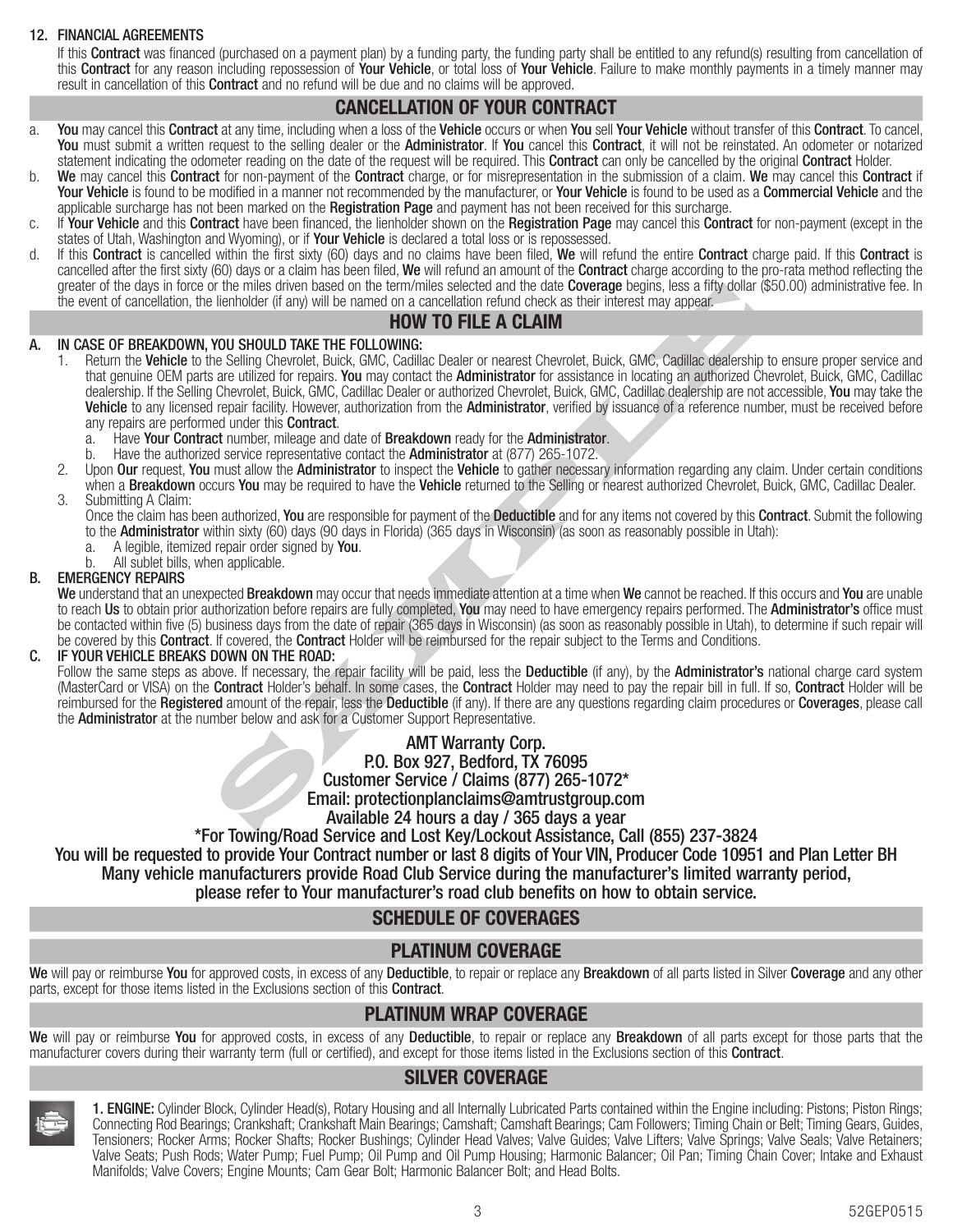

2. TRANSMISSION: (Automatic or Standard) Transmission Case and all Internally Lubricated Parts plus: Torque Converter; Flywheel/Flex Plate; Vacuum Modulator; Electronic Shift Control Unit; Transmission Cooler; Transmission Mounts; Oil Pan; Slave/Clutch Master Cylinder; Pilot Bearing; and Throw-Out Bearing.



3. DRIVE AXLE: (Front and Rear) Drive Axle Case; All Internally Lubricated Parts contained within the Drive Axle; Locking Hubs; Drive Shafts; Center Support Bearings; Universal Joints; Constant Velocity Joints; Axle Bearings; Four-Wheel Drive Actuator; and Differential Cover.

4. TURBOCHARGER/SUPERCHARGER: (Factory Installed Only) Turbocharger / Supercharger Housing and All Internally Lubricated Parts.

5. TRANSFER CASE: Transfer Case and All Internally Lubricated Parts.



6. STEERING: All Internal Parts contained within the Steering Box; Rack and Pinion Gear; Power Steering Pump; Power Steering Hoses; Steering Knuckles; Pitman Arm; Idler Arm; Tie Rod Ends and Drag Link; Steering Dampner; Upper and Lower Steering Column Shafts and Couplings, including Internal Tilt–Wheel Mechanism; Steering Box and Rack and Pinion Gear Housings; Power Steering Assist Cylinder; Power Steering Pump Cooler; Twin "I" Beam & Bushings; and Steering Travel Stop. REAR WHEEL STEERING: Rear Steering Shaft and Couplings; Power Cylinder and Pump; Electronic Control Unit/ Solenoid; Phase Control Unit; Stepper Motor; Steering Box; Control Valve; Rack; and Tie Rod Ends.



7. ELECTRICAL: Alternator; Voltage Regulator; Starter Motor; Starter Solenoid and Starter Drive; Engine Compartment Wiring Harness; Computerized Timing Control Unit; Electronic Ignition Module; Crank Angle Sensor; Knock Sensor; Ignition Switch; Ignition Switch Lock Cylinder; Front and Rear Window Wiper Motor, Washer Pump and Switch; Stop Lamp Switch; Headlamp Switch; Turn Signal Switch; Heater/A.C. Blower Speed Switch; Manual Heater/A.C. Control Head; Horns; Trailer Brake Wiring Harness; Auxiliary Power Supply Wiring; Exterior Cab Lighting; Auxiliary Fuel Tank Switching Unit and Switch; and O-2 Sensors.

The starting box and relative and Termino user of Monday Tower Steeling Fasser Cylinder, Power Steeling That and Couplings. Power Cylinder and Pinameters (The Cylinder and Pinameters (The Cylinder and Pinameters) (The Cyli 8. **ENHANCED ELECTRICAL:** Electronic Instrument Cluster; Distributor; Ignition Coil; Electronic Combination Entry System (Does Not Include Transmitters and Receivers for Remote Locks); Cruise Control Module, Transducer, Servo and Amplifier; Powertrain Control Module; Headlamp Motors; Power Window Motor; Power Seat Motor; Power Mirror Motor; Power Antenna Motor/Mast Assembly; Convertible Top Motor; Power Sunroof Motor; Power Window Switch; Cruise Control Engagement Switch; Power Seat Switch; Power Mirror Motor Switch; Rear Defogger Switch; Power Door Lock Actuator and Switch. OnStar, CUE, IntelliLink and MyLink (does not include programming or updates). AIRBAGS/SAFETY RESTRAINT SYSTEM: Airbags, Impact Sensors, Clock Springs, Safety Belts, Anchor Tensioner and Latch, Passenger Presence System, Occupancy Sensors, Inflator Modules and Restraint Sensing Module.



9. BRAKES: The following ABS Parts are covered: Electronic Control Processor; Wheel Speed Sensors; Hydraulic Pump/Motor Assembly; Pressure Modulator Valve/Isolation Dump Valve; and Accumulator. The following parts are also covered: Master Cylinder; Power Brake Cylinder; Vacuum/Hydro Assist Booster; Disc Brake Caliper; Wheel Cylinders; Compensating Valve; Brake Hydraulic Lines and Fittings; Hydraulic Control Unit; Hydraulic Trailer Brake Assembly and its Components.

10. AIR CONDITIONER: Condenser; Compressor, Compressor Clutch and Pulley; Air Conditioning Lines and Hoses; Evaporator; Idler Pulley and Idler Pulley Bearing; High/Low Compressor Cut-off Switch; Expansion Valve; and Pressure Cycling Switch. The following parts are also covered if they are required in connection with the repair of a covered part listed above and only if they have failed: Accumulator/Receiver Dryer; Orifice Tube; Oil and Refrigerant.

11. SEALS AND GASKETS COVERAGE: Seals and Gaskets of covered components designed to prevent the loss of necessary coolants, lubricants and fluids are covered.

# SURCHARGED COVERAGE

COMMERCIAL USE: If the Contract Registration Page shows that You purchased the Commercial Use option, see Commercial Use definition for specific usage. This surcharge is mandatory as it applies.



## BENEFITS

**RENTAL:** In the event of a **Breakdown** covered by this **Contract, We** will pay or reimburse You for receipted expenses to rent a replacement vehicle (from a licensed rental agency) or for alternate public transportation while Your Vehicle is being repaired. Coverage will be provided to You on the following basis, up to a maximum of forty dollars (\$40) per day and a maximum of \$280 for each repair visit, unless increased as specified below as a result of parts availability delays. To be eligible for rental **Coverage**, the repair must either: (i) require two (2) or more labor hours or, (ii) cause the covered **Vehicle** to be inoperable and kept in the repair facility overnight. The maximum dollar limit allowed for each repair visit will be increased to a maximum of \$400 if the covered repairs are delayed because of parts availability issues. We must be notified of any parts delay within the first five days of the rental period. No Deductible applies to this benefit.



TOWING/ROAD SERVICE: In the event Your Vehicle is disabled, We will pay or reimburse You for receipted towing or road service expenses up to one hundred fifty dollars (\$150) per occurrence. Any payment shall be for actual towing or road service charges in excess of any applicable reimbursement from the manufacturer or any other towing or road service coverage. No **Deductible** applies to this benefit.



**TRIP INTERRUPTION:** In the event a **Breakdown** covered by this **Contract** occurs more than one hundred (100) miles from **Your** home and results in the repair facility keeping Your Vehicle overnight, We will reimburse You for receipted hotel and restaurant expenses, up to two hundred dollars (\$200) per day for a maximum of four (4) days (Total benefit per occurrence of \$800). No **Deductible** applies to this benefit.



LOST KEY/LOCK OUT: If the keys for Your Vehicle are lost, broken or accidentally locked in Your Vehicle, We will reimburse You for receipted expenses, up to a maximum of thirty-five dollars (\$35) for locksmith services. No **Deductible** applies to this benefit.

# EXCLUSIONS

This Vehicle Service **Contract** provides no **Coverage** or Benefits in case of the following:

A. For any of the following parts: carburetor, battery and battery cable/harness (unless listed as specific covered parts), standard transmission clutch assembly, friction clutch disc and pressure plate, distributor cap and rotor, glass, lenses, sealed beams, light bulbs, fuses, circuit breakers, cellular phones, game centers, AM/FM radio/cassette/CD players exceeding \$3000 repair or replacement cost, speakers, audio/ video equipment, any pixel damage on display screens, electronic transmitting/receiving devices, remote control consoles, radar detection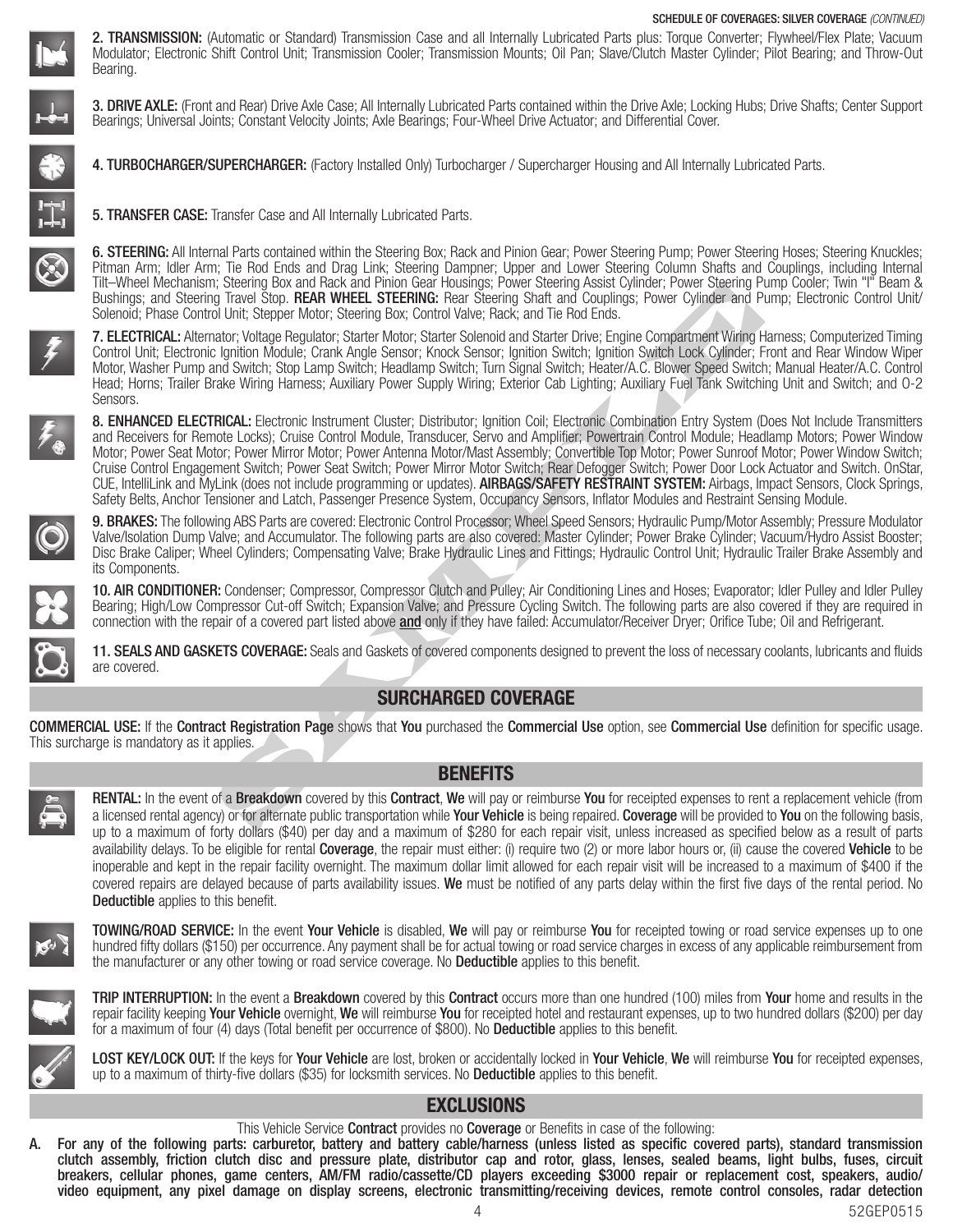devices, brake rotors and drums, all exhaust components, and the following emission components: EGR purge valve/solenoids/sensors, vacuum canister, vapor return canister, vapor return lines/valves, air pump/lines/valves, catalytic converter/filtering/sensors, emission vapor sensors, gas cap/filler neck, weather strips, trim, moldings, bright metal chrome, upholstery and carpet, paint, outside ornamentation, bumpers, body sheet metal and panels, frame and structural body parts, vinyl and convertible tops, any convertible top assemblies, hardware or linkages, tires, wheels/rims. External nuts, bolts and fasteners are not covered except where required in conjunction with a covered repair.

- B. For maintenance services and parts described in Your Vehicle's owner's manual as supplied by the manufacturer and other normal maintenance services and parts which include, but are not limited to: alignments, adjustments, wheel balancing, tune-ups, spark plugs, spark plug wires, glow plugs, hoses, drive belts, brake pads, brake linings/shoes, and wiper blades. Filters, lubricants, coolants, fluids and refrigerants will be covered only if replacement is required in connection with a Breakdown.
- C. For any damage and/or Breakdown resulting from collision, road hazard, fire, theft, vandalism, riot, acts of terrorism, explosion, lightning, earthquake, freezing, rust or corrosion, windstorm, hail, water or flood, acts of God, salt, environmental damage, chemicals, contamination of fluids, fuels, coolants or lubricants.
- D. For any Breakdown caused by misuse, abuse, negligence, lack of normal maintenance required by the manufacturer's maintenance schedule for Your Vehicle, or improper servicing or repairs subsequent to purchase. For any Breakdown caused by sludge build-up resulting from Your failure to perform recommended maintenance services, or failure to maintain proper levels of lubricants and/or coolants, or Breakdowns caused by fuels containing more than 10% Ethanol (if the engine was not manufactured for this fuel mixture), or failure to protect Your Vehicle from further damage when a Breakdown has occurred or failure to have Your Vehicle towed to the service facility when continued operation may result in further damage. Continued operation includes Your failure to observe warning lights, gauges, or any other signs of overheating or component failure, such as fluid leakage, slipping, knocking, or smoking, and not protecting Your Vehicle by continuing to drive creating damage beyond the initial failure.
- E. For any repair or replacement of any covered part if a Breakdown has not occurred. Any part that a repair facility or manufacturer recommends or requires that it be replaced or repaired, or is an update, and is not a Breakdown, is Your responsibility and expense.
- current or rature to nave four ventere towear to me service ataily when commuted operator many and product a start of the position, any coveral current of any covered and the position and to the control of the control of t F. If any alterations have been made to Your Vehicle or You are using or have used Your Vehicle in a manner not recommended by the manufacturer, including but not limited to, the failure of any custom or add-on part, all frame or suspension modifications, lift kits, any tire that is not recommended by the original manufacturer if it creates an odometer/speedometer variance of greater than 4%, trailer hitches. Also not covered are any emissions and/or exhaust systems modifications, engine modifications, transmission modifications, and/or drive axle modifications, which includes any performance modifications.
- G. If, while owned by You, Your odometer has ceased to operate and odometer repairs have not been made immediately, or the odometer has been altered in any way subsequent to purchase of this Contract.
- H. If Your Vehicle has ever been a total loss, salvaged, rebuilt or is a grey market vehicle.
- For any liability for property damage, or for injury to or death of any person arising out of the operation, maintenance or use of Your Vehicle described in this Contract, whether or not related to the parts covered. For loss of use, time, profit, inconvenience, or any other consequential loss, including any Consequential Damage to a non-covered part that results from a Breakdown.
- For any Breakdown where the manufacturer is responsible for the repair or if the Breakdown is covered by a repairer's guarantee/warranty (regardless of manufacturer's or repairer's ability to pay for such repairs).
- If Your Vehicle is used for towing (unless Your Vehicle is equipped with factory installed or factory authorized tow package), or is used as a Commercial unit (unless appropriate surcharge is marked on Registration Page and only as defined under "Definitions", "Commercial Use"), or is used for rental, taxi, limousine or shuttle, towing/wrecker service, dumping (dump beds), cherry pickers, lifting or hoisting, police or emergency service, principally off-road use, prearranged or organized racing or competitive driving.
- L. For any Pre-existing condition or for any Breakdown occurring before Coverage takes effect or prior to the Contract Purchase Date, or if the information provided by You, or the repair facility cannot be verified as accurate or is found to be deceptively inaccurate.
- M. For Breakdowns that occur and/or repairs made outside of the United States of America and Canada.
- N. For Diagnostic and/or Teardown procedures that are not listed, or are in excess of the times listed in the current year's national flat rate hourly guide in conjunction with a covered repair.

## ARBITRATION PROVISION

As used in this provision, "You" and "Your" means the person or persons named in this **Contract**, and all of his/her heirs, survivors, assigns and representatives. And, "We" and "Us" shall mean the Obligor identified on the Registration Page and shall be deemed to include all of its agents, affiliates, predecessors in interest, successors and assigns, and any retailer or distributor of its products, and all of the dealers, licensees and employees of any of the foregoing entities.

Please read this arbitration provision ("provision") carefully. It affects Your rights.

Most customer concerns can be quickly and satisfactorily resolved by calling AMT Warranty Corp. at (877) 265-1072. In the unlikely event that Your matter is not resolved or if We have been unable to resolve a dispute We have with You after attempting to do so informally, You and We each agree to resolve those disputes through binding arbitration or small claims court instead of in courts of general jurisdiction. Arbitration is more informal than a lawsuit in court, it uses a neutral arbitrator instead of a judge or jury, it allows for more limited discovery than in court, and is subject to very limited review by courts. Arbitrators can award the same damages and relief as a court. Any arbitration under this Contract will take place on an individual basis; class arbitrations and class actions are not permitted. For any non-frivolous claim that does not exceed \$75,000, We will pay all costs of arbitration. Moreover, in arbitration You are entitled to recover attorneys' fees to at least the same extent as You would in court. In addition, under certain circumstances (explained below), We will pay You more than the amount of the arbitrator's award and will pay Your attorney (if any) twice his/her reasonable attorneys' fees if the arbitrator awards You an amount that is greater than what We have offered You to settle the dispute.

## ARBITRATION AGREEMENT

- (1) We and You agree to arbitrate **all disputes and claims** that arise with respect to the other. This agreement to arbitrate is intended to be broadly interpreted. It includes, but is not limited to:
	- claims arising out of or relating to any aspect of the relationship, whether based in contract, tort, statute, fraud, misrepresentation or any other legal theory;
	- claims that arose before this or any prior contract (including, but not limited to, claims relating to marketing);
	- claims that are currently the subject of purported class action litigation in which You are not a member of a certified class; and
	-

• claims that may arise after the termination of this Contract.<br>Notwithstanding the foregoing, either party may bring an individual action in small claims court. This arbitration agreement does not preclude You from bringi issues to the attention of federal, state, or local agencies. Such agencies can, if the law allows, seek relief against Us on Your behalf. You agree that, by entering into this Contract, You and We are each waiving the right to a trial by jury or to participate in a class action. This Contract evidences a transaction in interstate commerce, and thus the Federal Arbitration Act governs the interpretation and enforcement of this provision. This provision shall survive termination of the Contract.

(2) A party who intends to seek arbitration must first send to the other, by certified mail, a written notice of dispute ("Notice"). The Notice to Us should be addressed to: Legal Depart., AMT Warranty Corp., 2200 Hwy 121, Suite 100, Bedford, TX 76021 ("Notice Address"). The Notice must (a) describe the nature and basis of the claim or dispute; and (b) set forth the specific relief sought ("Demand"). If We and You do not reach an agreement to resolve the claim within 30 days after Notice is received, You or We may commence an arbitration proceeding. During the arbitration, the amount of any settlement offer made by Us or You shall not be disclosed to the arbitrator until after the arbitrator determines the amount, if any, to which You or We is entitled. You may contact us to obtain a form to initiate arbitration.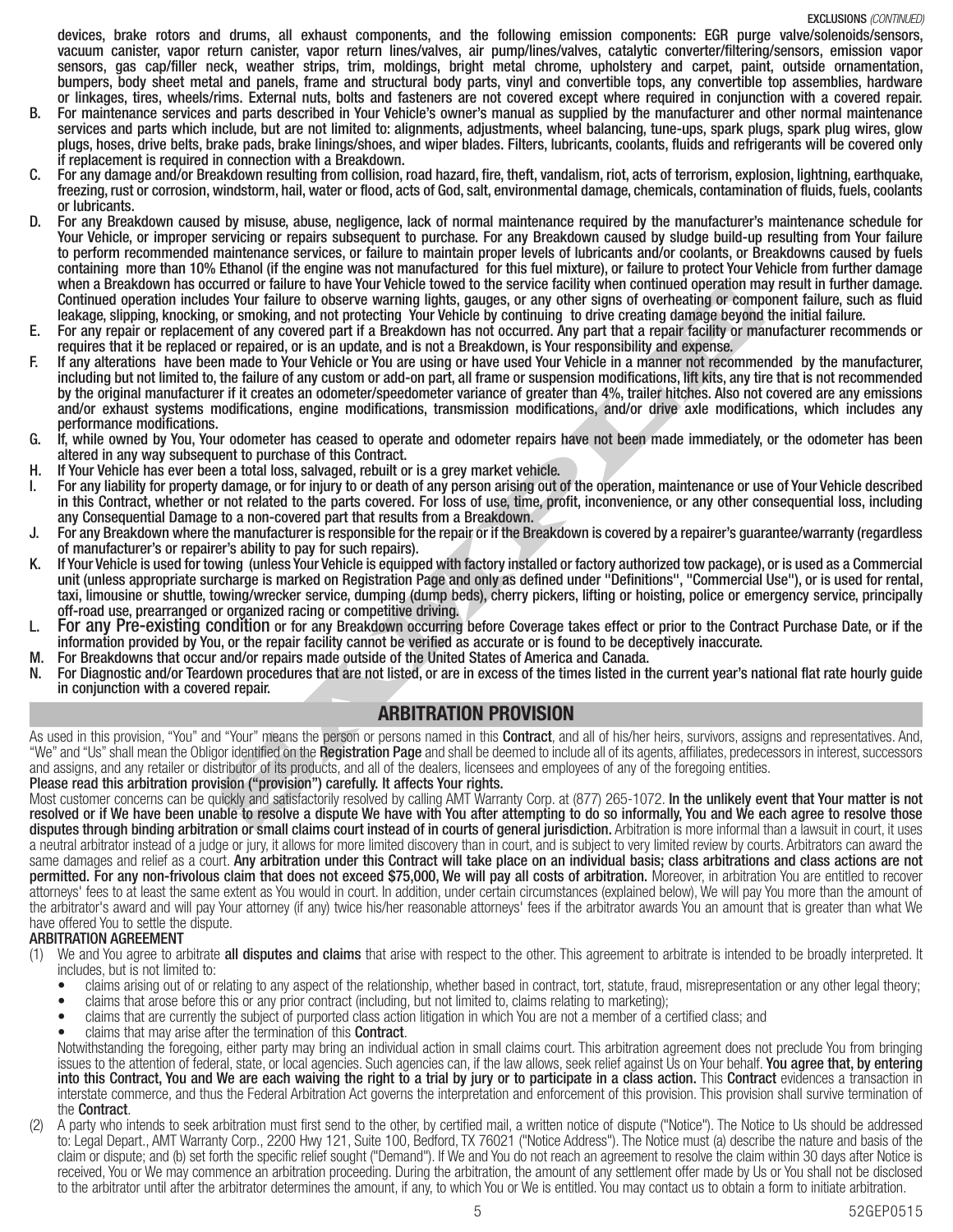### ARBITRATION PROVISION (CONTINUED)

- After We receive notice at the Notice Address that You have commenced arbitration, We will promptly reimburse You for Your payment of the filing fee, unless Your claim is for greater than \$75,000. The arbitration will be governed by the Commercial Arbitration Rules and the Supplementary Procedures for Consumer Related Disputes (collectively, "AAA Rules") of the American Arbitration Association ("AAA"), as modified by this **Contract**, and will be administered by the AAA. The AAA Rules are available online at www.adr.org, by calling the AAA at 1-800-778-7879, or by writing to the Notice Address. The arbitrator is bound by the terms of this Contract. All issues are for the arbitrator to decide, except that issues relating to the scope and enforceability of the provision are for the court to decide. Unless We and You agree otherwise, any arbitration hearings will take place in the county of Your billing address. If Your claim is for \$10,000 or less, We agree that You may choose whether the arbitration will be conducted solely on the basis of documents submitted to the arbitrator, through a telephonic hearing, or by an in-person hearing as established by the AAA Rules. If Your claim exceeds \$10,000, the right to a hearing will be determined by the AAA Rules. Regardless of the manner in which the arbitration is conducted, the arbitrator shall issue a reasoned written decision sufficient to explain the essential findings and conclusions on which the award is based. Except as otherwise provided herein, We will pay all AAA filing, administration, and arbitrator fees for any arbitration initiated in accordance with the notice requirements above. If, however, the arbitrator finds that either the substance of Your claim or the relief sought in the Demand is frivolous or brought for an improper purpose (under the standards set forth in Federal Rule of Civil Procedure 11(b)), payment of all such fees will be governed by the AAA Rules. In such case, You agree to reimburse Us for all monies previously disbursed by Us that are otherwise Your obligation under the AAA Rules. In addition, if You initiate an arbitration in which you seek more than \$75,000 in damages, payment of these fees will be governed by the AAA rules.
- If, after finding in Your favor in any respect on the merits of Your claim, the arbitrator issues You an award that is greater than the value of the last written settlement offer made by Us before an arbitrator was selected, We will:
	- pay You the amount of the award or \$10,000 ("the alternative payment"), whichever is greater; and
	- pay Your attorney, if any, twice the amount of attorneys' fees, and reimburse any expenses (including expert witness fees and costs) that Your attorney reasonably accrues for investigating, preparing, and pursuing Your claim in arbitration ("the attorney premium").

If We did not make a written offer to settle the dispute before an arbitrator was selected, You and Your attorney will be entitled to receive the alternative payment and the attorney premium, respectively, if the arbitrator awards You any relief on the merits. The arbitrator may make rulings and resolve disputes as to the payment and reimbursement of fees, expenses, and the alternative payment and the attorney premium at any time during the proceeding and upon request from either party made within 14 days of the arbitrator's ruling on the merits.

- (5) The right to attorneys' fees and expenses discussed in paragraph (4) supplements any right to attorneys' fees and expenses You may have under applicable law. Thus, if You would be entitled to a larger amount under the applicable law, this provision does not preclude the arbitrator from awarding You that amount. However, You may not recover duplicative awards of attorneys' fees or costs. Although under some laws We may have a right to an award of attorneys' fees and expenses if it prevails in an arbitration, We agree that We will not seek such an award.
- the award of solution of a representation and pursuing in wind-level is used. Far who content that a support the anti-<br>Solution of the animalism and pursuing Your calarin in and/italian ("the attomogy permium"), where the The arbitrator may award declaratory or injunctive relief only in favor of the individual party seeking relief and only to the extent necessary to provide relief warranted by that party's individual claim. YOU AND WE AGREE THAT EACH MAY BRING CLAIMS AGAINST THE OTHER ONLY IN YOUR/OUR INDIVIDUAL CAPACITY, AND NOT AS A PLAINTIFF OR CLASS MEMBER IN ANY PURPORTED CLASS OR REPRESENTATIVE PROCEEDING. Further, unless both You and We agree otherwise, the arbitrator may not consolidate more than one person's claims, and may not otherwise preside over any form of a representative or class proceeding. If this provision is found to be unenforceable, then the entirety of this provision shall be voidable.
- Notwithstanding any provision in this **Contract** to the contrary, We agree that if We make any future change to this provision (other than a change to the Notice Address) during Your Contract, You may reject any such change by sending us written notice within 30 days of the change to the Arbitration Notice Address provided above. By rejecting any such change, You are agreeing that You will arbitrate any dispute between us in accordance with the language of this provision.

## SPECIAL STATE REQUIREMENTS / DISCLOSURES

### The following Special State Requirements and/or Disclosures apply if this Contract was purchased in one of the following states and supersede any other provision herein.

#### ALABAMA

No administrative fee will be charged if We cancel Your Contract. In the event We cancel this Contract, written notice will be sent to Your last known address at least five (5) days prior to cancellation with the effective date of the cancellation and the reason for the cancellation. Prior notice is not required if the reason for cancellation is non-payment of the provider fee or material misrepresentation by the Service Contract Holder to the provider relating to the covered property or its use. If You cancel this Contract within sixty (60) days of the Contract Purchase Date, a ten percent (10%) penalty per month shall be added to a refund not paid or credited within forty-five (45) days after return of the **Contract** to the **Administrator**.

An administrative fee not to exceed twenty-five dollars (\$25.00) will be charged for cancellations occurring after sixty (60) days, or if a claim has been filed.

## ALASKA

This Contract does provide Coverage if Your Vehicle is used for snow removal, provided Your Vehicle is properly equipped for such use and is not used commercially. This Contract does not provide Coverage for damages for bad faith, punitive or exemplary damages, personal injury including bodily injury, property damage (except as specifically stated in the **Contract**), and attorney's fees.

## ARIZONA

You may also cancel this Contract by returning it to the Administrator, AMT Warranty Corp., as listed on the Registration Page.

We may cancel this Contract for non-payment of the Contract charge, or for Your misrepresentation in the submission of a claim. We may cancel this Contract if Your Vehicle is found to be modified by You in a manner not recommended by the manufacturer after the Contract start date, or Your Vehicle is found to be used as a **Commercial Vehicle** and the applicable surcharge has not been marked on the Registration Page and payment has not been received for this surcharge. Only those alterations made to **Your Vehicle** after the **Contract** start date are excluded as noted in EXCLUSION **F.** 

EXCLUSION H. does not apply to Arizona residents.

EXCLUSIONS SECTION - Item L. is deleted and replaced with the following:

L. If the information provided by You cannot be verified as accurate or is found to be deceptively inaccurate.

The Arbitration Provision does not prohibit an Arizona resident from following the process to resolve complaints as outlined by the Arizona Department of Insurance. To learn more about this process, You may contact the Arizona Department of Insurance at 2910 N. 44th St., 2nd Floor, Phoenix, AZ 85018-7256, ATTN: Consumer Affairs..

#### **CALIFORNIA**

## THE CONTRACT OBLIGOR AND ADMINISTRATOR IS AMT WARRANTY CORP.

The definition of Breakdown means the failure of a covered part under normal service due to defects in material and workmanship. A covered part has failed when it can no longer perform the function for which it was designed solely because of its condition and not because of the action or inaction of any non-covered parts. The definition of Pre-existing means existing prior to the Contract Purchase Date as shown on the Registration Page of this Service Contract.

We cannot deny a claim solely based on untrue information having been provided during the course of filing a claim.

PROVISIONS OF THIS VEHICLE SERVICE CONTRACT SECTION - Item 3. is deleted and replaced with the following:

## 3. BREAKDOWN OF COVERED PARTS

We will pay or reimburse You for approved costs to repair or replace any Breakdown of a part listed in the Schedule of Coverages. All repairs or replacements will be made using only genuine OEM new or genuine OEM remanufactured parts unless otherwise authorized by You OR WHERE SUCH PARTS ARE NOT REASONABLY AVAILABLE AS DETERMINED BY THE ADMINISTRATOR.

After sixty (60) days, We may only cancel this Contract for non-payment, fraud, or material misrepresentation. If We cancel this Contract the cancellation refund will be paid within thirty (30) days of the cancellation and a notice of cancellation will be mailed to You listing the reason for cancellation. The Contract ceases to be valid no less than five (5) days after the postmark date of such notice. If We cancel this Contract within sixty (60) days, the entire Contract price will be refunded, less any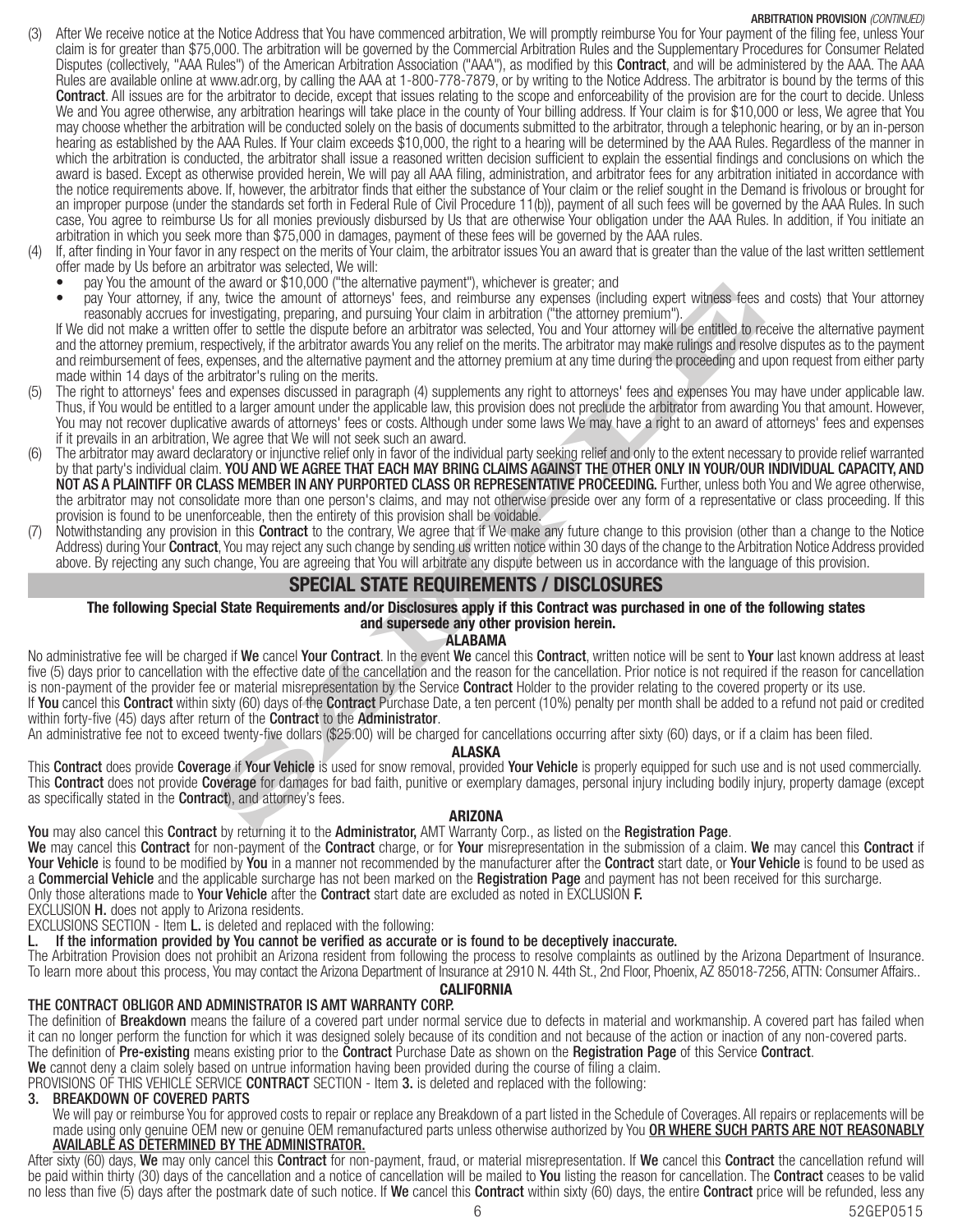## SPECIAL STATE REQUIREMENTS/DISCLOSURES: CALIFORNIA (CONTINUED)

claims paid or approved for payment prior to the cancellation date. If We cancel this Contract after sixty (60) days, We will refund an amount of the Contract price according to the pro-rata method reflecting the greater of the days in force or the miles driven based on the term/miles selected and the date Coverage begins. If We cancel this **Contract**, no administrative fee will be charged. In the event of cancellation, any claim filed and/or approved prior to the cancellation date will be honored and/or reviewed for Coverage under the terms of the Contract. If You cancel this Contract within sixty (60) days, and no claims have been filed, the entire Contract charge will be refunded. If You cancel this Contract within sixty (60) days and have paid or approved claims, We will refund an amount of the Contract price according to the pro-rata method reflecting the greater of the days in force or the miles driven based on the term/miles selected and the date Coverage begins. If You cancel this Contract after sixty (60) days, We will refund an amount of the Contract price according to the pro-rata method reflecting the greater of the days in force or the miles driven based on the term/miles selected and the date **Coverage** begins, an administrative fee not to exceed the lesser of twenty-five dollars (\$25.00) or ten percent (10%) of the Contract price charged will be charged.

Under the Arbitration Provision the following is added: This Provision shall inure to the benefit of and be binding on You and Us following exhaustion of Your right to file claims with the Insurance Company and/or the California Department of Insurance ("DOI") as specified on the Registration Page. However, if You choose to forego Your right to file Your claims with the Insurance Company and the DOI, You waive those rights and this Provision will be enforced and binding. The arbitrators shall not have the power to commit errors of law or legal reasoning, and the award may be vacated or corrected on appeal to a court of competent jurisdiction for any such error. Reference to the Federal Arbitration Act in the Arbitration Provision of this Contract shall be replaced with the following citation: CAA (CCP § 1280 et seq). The reference to the class action waiver is hereby stricken from the ALL CAPS portion of the Arbitration Provision in this **Contract**. The choice of law for all California residents is California. The fee provision in the Arbitration Provision of this **Contract** shall be amended to include California Code of Civil Procedure, Title 9, Chapter 1 § 1284.3. COLORADO

The policy number for Wesco Insurance Company is WIC-AMT-SCRI-040111.

### **CONNECTICUT**

Resolution of Disputes - In accord with CT Bulletin PC-45, a written complaint may be mailed to: State of Connecticut, Insurance Department, P O Box 816, Hartford, CT 06142-0816, Attn: Consumer Affairs. The written complaint must contain a description of the dispute, the purchase or lease price of the product, the cost of repair of the product and a copy of the warranty **Contract**.

Connecticut Public Act, 87-393, Laws 1987, requires an automobile dealer to provide a warranty covering certain classes of used motor vehicles as follows: Used vehicles with a sale price of \$3,000 but less than \$5,000

Provides coverage for 30 days or 1,500 miles, whichever occurs first.

Used vehicles with a sale price of \$5,000 or more

Provides coverage for 60 days or 3,000 miles, whichever occurs first.

The Vehicle You have purchased may be covered by this law. If so, the following is added to this Contract: In addition to the dealer warranty required by this law, You have elected to purchase this **Contract**, which may provide You with additional protection during the dealer warranty period and provides protection after the dealer warranty has expired. You have been charged separately only for this Contract. The required dealer warranty is provided free of charge. Furthermore, the definitions, Coverages and exclusions stated in this Contract apply only to this Contract and are not the terms of the required dealer warranty.

If Your Vehicle is being repaired for a Breakdown covered by the warranty plan, and the warranty plan expires during the repair, the warranty plan is extended until the repair is completed.

You may cancel this Contract if You return the covered Vehicle or the covered Vehicle is sold, lost, stolen, or destroyed.

FLORIDA

The rate charged to You for this Contract is not subject to regulation by the Florida Office of Insurance Regulation.

The definition of **Commercial Use** is deleted and replaced with the following:

Commercial Use - Means Vehicles used for Farming or Ranching, Route Work, Job-Site Activities, Service or Repair Work and Delivery of Goods. Usage must not exceed manufacturer's ratings and/or limitations and Vehicle cannot exceed 10,000 lbs. GVW.

PROVISIONS OF THIS VEHICLE SERVICE CONTRACT SECTION - Item 4. is deleted and replaced with the following:

4. DEDUCTIBLE

In the event of a **Breakdown** covered by this **Contract, You** may be required to pay a **Deductible**. No **Deductible** payment is required with respect to Benefit Coverages, if provided by this Contract. You have a Per Repair Visit Deductible, as shown on the Registration Page, the Deductible amount will be applied on a Per Repair Visit basis. If the Deductible box is blank on Your Registration Page, Your Deductible is \$100.

rance Company is WIC-AMT-SCRI-04011.<br>
with CT Bulletin PC-45, a written companir that the COMECTION<br>
with CT Bulletin PC-45, a written complaint may be mailed to: State of Connecticut, Insurance Depart<br>
stars. The written This Contract may be cancelled by You within sixty (60) days of purchase upon written request. We will refund 100 percent (100%) of the gross written premium minus claims paid (if any) plus an administrative fee of 5 percent (5%). If You cancel the Contract after sixty (60) days, We will refund 90 percent (90%) of the unearned pro rata premium. If We cancel the Contract, We will return 100 percent (100%) of the unearned pro rata premium. After the Contract has been in effect for more than sixty (60) days, We may only cancel for material misrepresentation, odometer tampering and You fail to repair, failure to maintain the motor vehicle as prescribed by the manufacturer, non-payment of premium (in which case You will be notified of cancellation by certified mail), if Your Vehicle is found to be modified in a manner not recommended by the manufacturer, or Your Vehicle is found to used as a Commercial Vehicle but the applicable surcharge has not been marked on the Registration Page and payment has not been received for this surcharge.

Arbitration is non-binding in the State of Florida. Arbitration proceedings shall be conducted in the county in which the consumer resides.

#### GEORGIA

EXCLUSIONS SECTION - Items **D.** and **L.** are deleted and replaced with the following:

- D. For any Breakdown caused by misuse, abuse, negligence, lack of normal maintenance required by the manufacturer's maintenance schedule for Your Vehicle, or improper servicing or repairs subsequent to purchase. For any Breakdown caused by contaminants resulting from Your failure to perform recommended maintenance services, or failure to maintain proper levels of lubricants and/or coolants, or Breakdowns caused by fuels containing more than 10% Ethanol (if the engine was not manufactured for this fuel mixture), or failure to protect Your Vehicle from further damage when a Breakdown has occurred or failure to have Your Vehicle towed to the service facility when continued operation may result in further damage. Continued operation includes Your failure to observe warning lights, gauges, or any other signs of overheating or component failure, such as fluid leakage, slipping, knocking, or smoking, and not protecting Your Vehicle by continuing to drive creating damage beyond the initial failure.
- L. For any Pre-existing condition known to You or for any Breakdown occurring before Coverage takes effect or prior to the Contract Purchase Date, or if the information provided by You cannot be verified as accurate or is found to be deceptively inaccurate.

Only those alterations made to **Your Vehicle** while owned by **You** are excluded as noted in EXCLUSION **F.** 

The lienholder shown on the Registration Page and the funding party referenced in Provision 12. Financial Agreements may only cancel this Contract for non-payment if they hold a power of attorney.

We may cancel this Contract for non-payment of the Contract charge, for material misrepresentation, or for fraud and no administration fee will be charged. The cancellation shall be in writing and shall not be less than 30 days from the date of mailing or delivery in person of such notice of cancellation. If this Contract is cancelled after the first sixty (60) days or a claim has been filed, We will refund an amount of the Contract charge according to the pro-rata method reflecting the greater of the days in force or the miles driven based on the term of the plan selected and the date **Coverage** begins. An administration fee not to exceed the lesser of ten percent (10%) of the pro-rata refund amount or fifty dollars (\$50.00) will be applied if this **Contract** is cancelled by **You**. If **You** have cancelled this **Contract** and have not received the refund from Us or the Administrator within sixty (60) days of such cancellation, You may contact the Insurance Company identified on the Registration Page. The Arbitration Provision section of this **Contract** is stricken in its entirety.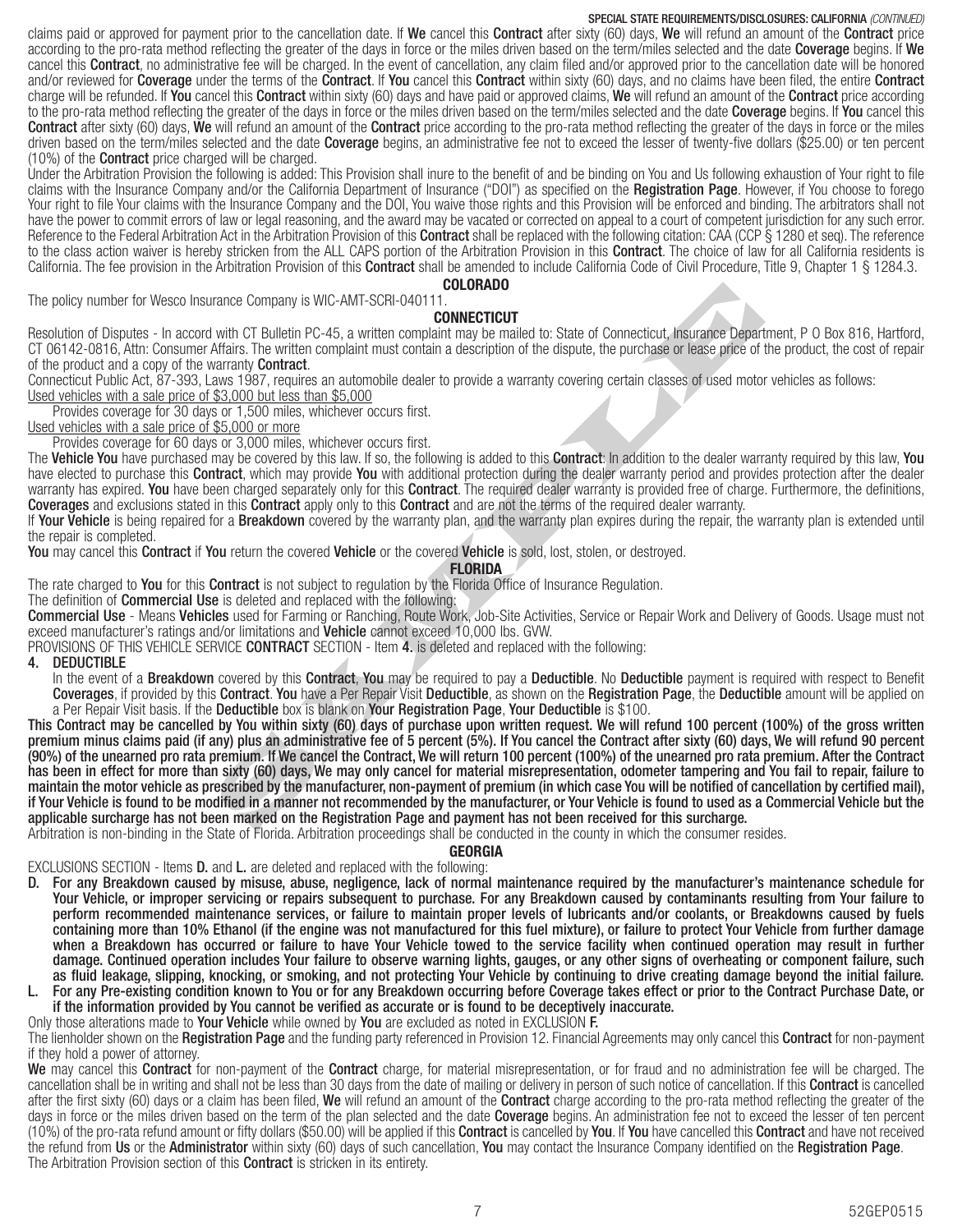## HAWAII

The definition of **Breakdown** means the failure of a covered part under normal service due to defects in material and workmanship. A covered part has failed when it can no longer perform the function for which it was designed solely because of its condition and not because of the action or inaction of any non–covered parts. Hawaii Revised Statutes requires an automobile dealer to provide a warranty covering certain classes of used motor vehicles as follows: Used vehicles with less than 25,000 miles at the time of sale

Provides coverage for 90 days or 5,000 miles, whichever occurs first.

Used vehicles with 25,000 miles or more but less than 50,000 miles at the time of sale

Provides coverage for 60 days or 3,000 miles, whichever occurs first.

Used vehicles with 50,000 miles or more but not more than 75,000 miles at the time of sale

Provides coverage for 30 days or 1,000 miles, whichever occurs first.

The Vehicle You have purchased may be covered by this law. If so, the following is added to this Contract: In addition to the dealer warranty required by this law, You have elected to purchase this **Contract**, which may provide You with additional protection during the dealer warranty period and provides protection after the dealer warranty has expired. You have been charged separately only for this Contract. The required dealer warranty is provided free of charge. Furthermore, the definitions, Coverages and exclusions stated in this Contract apply only to this Contract and are not the terms of the required dealer warranty.

If You cancel this Contract within sixty (60) days of the Contract Purchase Date, a ten percent (10%) penalty per month shall be added to a refund not paid or credited within forty-five (45) days after return of the **Contract** to the **Administrator**.

#### IDAHO

Notice - Coverage afforded under this Contract is not guaranteed by the Idaho Insurance Guarantee Association.

ILLINOIS

#### THE DEFINITION OF "WE, US, AND OUR" USED FREQUENTLY THROUGHOUT THE VEHICLE SERVICE CONTRACT IS DEFINED AS AMT WARRANTY CORP.

This Vehicle Service Contract provides no Coverage or Benefits for any repair or replacement of any covered part if a Breakdown has not occurred. A gradual reduction in operating performance due to wear and tear does not constitute a Breakdown.

The Vehicle Service Contract provides no Coverage or Benefits for failures resulting from normal wear and tear.

The Vehicle Service Contract provider may retain a cancellation fee not to exceed the lesser of 10% of the Vehicle Service Contract price or fifty dollars (\$50.00).

#### INDIANA

This Service **Contract** is not insurance and is not subject to Indiana insurance laws.

this **Contract** is not guaranteed by the Idaho Insurance Guarantee Association.<br> **D. OUR" USED FREQUENTLY THROUGHOUT THE VEHICLE SERVICE CONTRACT IS DEFINED AS AMT**<br>
Ides no Coverage or Benefits for any repair or replaceme Your proof of payment to the issuing dealer for this Contract shall be considered proof of payment to the Insurance Company which guarantees Our obligations to You. If We fail to perform or make payment due under the service contract within sixty (60) days after You request the performance or payment, You may request the performance or payment directly from the insurer that issued the provider's service contract reimbursement policy, including any applicable requirement under the service contract that the provider refund any part of the cost of the service contract upon cancellation of the service contract.

EXCLUSIONS SECTION- Item L. is deleted and replaced with the following:

L. For any Pre-existing condition known to You or for any Breakdown occurring before Coverage takes effect or prior to the Contract Purchase Date.

Arbitration is not mandatory and is non-binding in the State of Indiana. Arbitration proceedings shall be conducted in the county in which the consumer resides.

## IOWA

If You have any questions regarding this Contract, You may contact the Administrator by mail or by phone. Refer to the Registration Page for the Administrator's address and toll free telephone number. Iowa residents only may also contact the Iowa Insurance Commissioner at the following address: Iowa Insurance Department, 330 Maple Street, Des Moines, Iowa 50319-0065, (877) 955-1212.

If You cancel this Contract, We must mail written notice of cancellation to You within 15 days of cancellation.

If You cancel this Contract within sixty (60) days of the Contract Purchase Date, a ten percent (10%) penalty will be added each month to any refund not paid to the Contract Holder within thirty (30) days of the return of the Service Contract to the Service Company.

#### KANSAS

SCHEDULE OF COVERAGES – Lost Key/Lockout is not available.

#### LOUISIANA

### THE CONTRACT OBLIGOR AND ADMINISTRATOR IS AMT WARRANTY CORP.

CANCELLATION OF YOUR CONTRACT SECTION – Item d. is deleted and replaced with the following:

d. If You cancel this Contract within the first thirty (30) days, the full price You paid for the Service Contract will be refunded, less a fifty dollar (\$50) administrative fee. If You cancel this Contract after the first thirty (30) days, We will refund to You an amount according to the pro-rata method reflecting the greater of the days in force or the miles driven based on the term/miles selected and the date Coverage begins, less a fifty dollar (\$50) administrative fee. In the event of cancellation, the lienholder, if any, will be named on a cancellation refund check as their interest may appear.

#### MAINE

An administrative fee not to exceed twenty-five dollars (\$25.00) or ten percent (10%) of the Contract charge, whichever is less, will be charged for cancellations occurring after sixty (60) days or if a claim has been filed.

If We cancel this Contract, We shall mail a written notice to You at Your last known address at least fifteen (15) days prior to cancellation. The notice will state the effective date of the cancellation and the reason for the cancellation.

If You cancel this Contract within sixty (60) days of the Contract Purchase Date, a ten percent (10%) penalty per month will be added to a refund that is not paid or credited within forty-five (45) days after return of the service **Contract** to the provider.

#### MARYLAND

If You cancel this Contract within sixty (60) days of the Contract Purchase Date, a ten percent (10%) penalty per month will be added to a refund that is not paid or credited within forty-five (45) days after return of the Contract to the Administrator.If Your Vehicle is being repaired for a Breakdown covered by this Contract, and the **Contract** expires during the repair, the **Contract** term is extended until the repair is completed.

#### **MASSACHUSETTS**

NOTICE TO CUSTOMER: PURCHASE OF THIS CONTRACT IS NOT REQUIRED IN ORDER TO REGISTER OR FINANCE A VEHICLE. THE BENEFITS PROVIDED MAY DUPLICATE EXPRESS MANUFACTURER'S OR SELLER'S WARRANTIES THAT COME AUTOMATICALLY WITH EVERY SALE. THE SELLER OF THIS COVERAGE IS REQUIRED TO INFORM YOU OF ANY WARRANTIES AVAILABLE TO YOU WITHOUT THIS CONTRACT.

Chapter 90, Section 7N 1/4 of Massachusetts General Laws requires an automobile dealer to provide a warranty covering certain classes of used motor vehicles as follows: Used vehicles with less than 40,000 miles at the time of sale

Provides coverage for 90 days or 3,750 miles, whichever occurs first.

Used vehicles with 40,000 miles or more but less than 80,000 miles at the time of sale

Provides coverage for 60 days or 2,500 miles, whichever occurs first. Used vehicles with 80,000 miles or more but less than 125,000 miles at the time of sale

Provides coverage for 30 days or 1,250 miles, whichever occurs first.

The Vehicle You have purchased may be covered by this law. If so, the following is added to this Contract: In addition to the dealer warranty required by this law, You have elected to purchase this **Contract**, which may provide You with additional protection during the dealer warranty period and provides protection after the dealer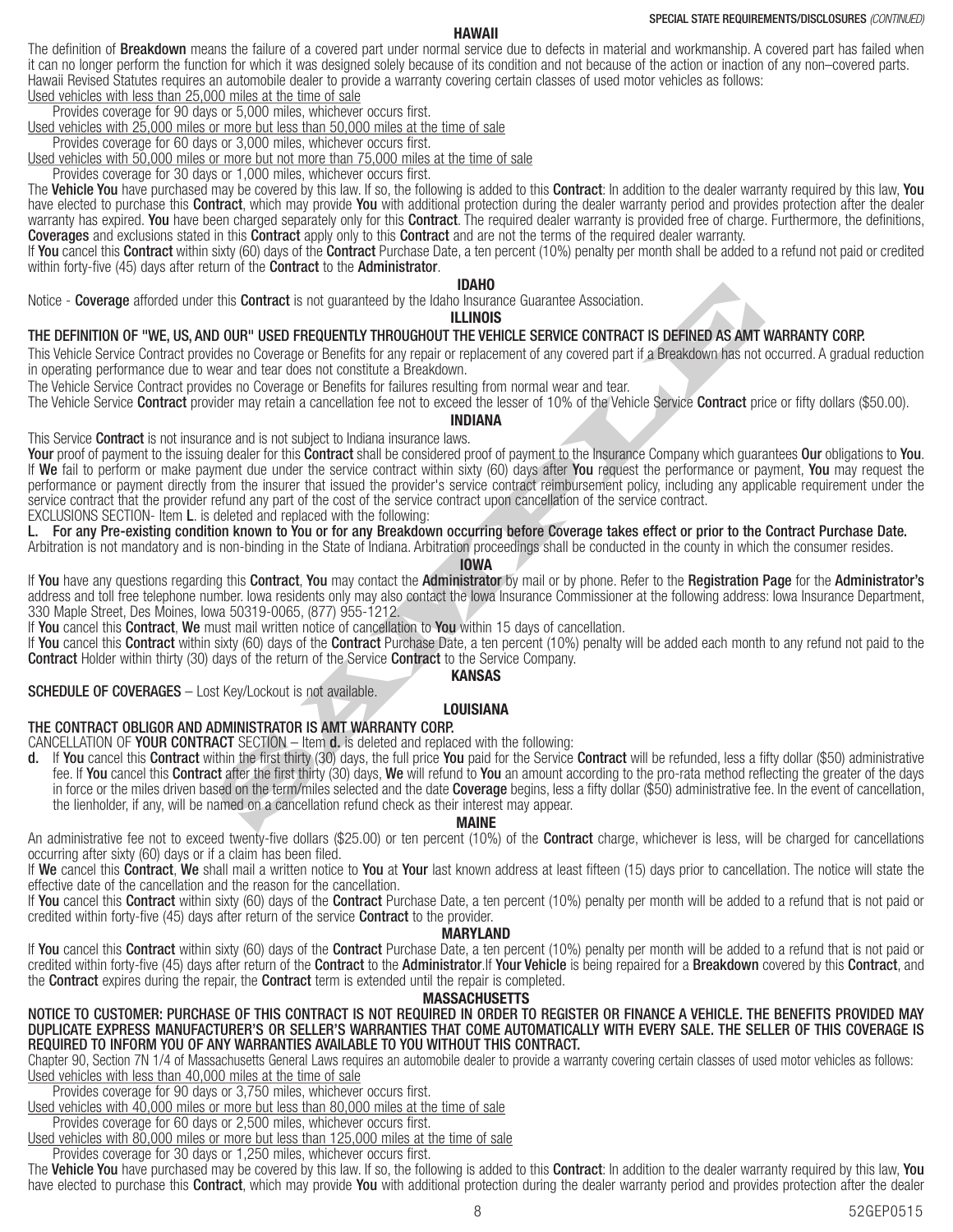#### SPECIAL STATE REQUIREMENTS/DISCLOSURES: MASSACHUSETTS (CONTINUED)

warranty has expired. You have been charged separately only for this Contract. The required dealer warranty is provided free of charge. Furthermore, the definitions, Coverages and exclusions stated in this Contract apply only to this Contract and are not the terms of the required dealer warranty.

#### **MINNESOTA**

The coverages listed below are provided to You by the dealer at no charge as required by Minnesota Statute 325F.662. The term of the required warranty is based on the mileage at the time of sale as follows:

Used vehicles with less than 36,000 miles at the time of sale

Provides coverage for 60 days or 2,500 miles, whichever occurs first.

Used vehicles with 36,000 miles or more but less than 75,000 miles at the time of sale

Provides coverage for 30 days or 1,000 miles, whichever occurs first.

Engine: Lubricated Parts; Intake Manifolds; Engine Block; Cylinder Heads; Rotary Engine Housings; and Ring Gear; Water Pump; Externally Mounted Mechanical Fuel Pump; Radiator; Alternator; Generator; and Starter. Transmission: Case; Internal Parts; Torque Converter; or, the Manual Transmission Case and Internal Parts. Drive Axle: Axle Housings and Internal Parts; Axle Shafts; Drive and Output Shafts; and Universal Joints; but excluding the Secondary Drive Axle on vehicles other than passenger vans, mounted on a truck chassis. Brakes: Master Cylinder; Vacuum Assist Booster; Wheel Cylinders; Hydraulic Lines and Fittings; and Disc Brake Calipers. Steering: Gear Housing and all Internal Parts; Power Steering Pump; Valve Body; Piston; and Rack. Note: The following parts are covered only on vehicles with less than 36,000 miles: Steering Rack; Radiator; Alternator; Generator; and Starter.

The above coverages are excluded from this **Contract** during the applicable warranty period, unless the dealer becomes unable to meet its obligations. Your rights and obligations are fully explained in the dealer issued used vehicle limited warranty document.

If We cancel this Contract for nonpayment of the provider fee, a material misrepresentation by You to the provider, or a substantial breach of duties by You relating to the covered product or its use, We shall mail a written notice to You at Your last known address at least five (5) days prior to cancellation. If We cancel this Contract for any other reason, We shall mail a written notice to You at Your last known at least fifteen (15) days prior to cancellation. The notice must state the effective date of the cancellation and the reason for the cancellation.

If You cancel this Contract within sixty (60) days of the Contract Purchase Date, a ten percent (10%) penalty per month will be added to a refund that is not paid or credited within 45 days after return of the **Contract** to the **Administrator**.

If You have cancelled this Contract and have not received the refund from Us or the Administrator within sixty (60) days of such cancellation, You may contact the Insurance Company identified on the Registration Page.

EXCLUSIONS SECTION – Items  $B$ , and  $L$ , are deleted in their entirety and replaced by the following:

- B. For normal maintenance services and parts which include: alignments, adjustments, wheel balancing, tune-ups, spark plugs, spark plug wires, glow plugs, hoses (unless listed as specific covered parts), drive belts, brake pads, brake linings/shoes, and wiper blades. Filters, lubricants, coolants, fluids and refrigerants will be covered only if replacement is required in connection with a Breakdown.
- L. For any Breakdown occurring before Coverage takes effect or prior to the Contract Purchase Date, or if the information provided by You, or the repair facility cannot be verified as accurate or is found to be deceptively inaccurate.

The Arbitration Provision section of this **Contract** is stricken in its entirety.

#### **MISSISSIPPI**

**Our** obligations and the performance to You under the Service Contract are guaranteed and insured by a policy issued by Wesco Insurance Company, 59 Maiden Lane, 43rd Floor, New York, NY 10038.

If We cancel this Contract for non-payment, We shall mail a written notice to You at Your last known address at least ten (10) days before cancellation. If We cancel this Contract for any other reason, We shall mail a written notice to You at Your last known address at least thirty (30) days before cancellation. The notice must state the effective date of the cancellation and the reason for the cancellation.

The Arbitration Provision section of this **Contract** is stricken in its entirety.

#### **MISSOURI**

e dealer issued used venture lumed warranty document.<br>In a small mail a written notice to You at Your last known address at least five (5) days prior to cancellation. The notice to You at Your last known at least fifteen ( If this Contract is cancelled within the first sixty (60) days and no claims have been filed, We will refund You the entire purchase price of the Contract. If this Contract is cancelled within the first sixty (60) days and a claim has been filed, We will refund You the entire purchase price of the Contract less claims paid. This "free-look" period only applies to the original **Contract** purchaser. If this **Contract** is cancelled after the first sixty (60) days **We** will refund to You an amount based on the pro-rata method, less a fifty dollar (\$50.00) administrative fee. If this **Contract** is cancelled, We shall mail written notice of cancellation to You within forty-five (45) days of cancellation. If You cancel this Contract within sixty (60) days of the Contract Purchase Date and no claims have been filed, a ten percent (10%) penalty per month shall be added to a refund that is not paid within forty-five (45) days of return of the **Contract** to the provider.

#### MONTANA

If We cancel this Contract, We shall mail a written notice to You at Your last known address at least five (5) days before cancellation. The notice shall state the effective date of the cancellation and the reason for the cancellation. Written notice is not required if canceled due to nonpayment by You of the provider fee; a material misrepresentation by You to provider; or substantial breach of duties You relating to the covered product or its use.

#### NEBRASKA

We may only cancel this Service Contract for fraud, material misrepresentation, nonpayment by You, or a substantial breach of duties by You relating to the covered property or its use. If We cancel this Contract, We will give You sixty (60) days notification, except for non-payment, which will be ten (10) days notification.

If a settlement for a claim dispute cannot be reached, the parties may elect arbitration by mutual agreement at the time of the dispute after the claimant has exhausted all internal appeals and can be binding by consent of the **Contract** holder. Arbitration will take place under the laws of the State of Nebraska and will be held in the **Contract** holder's county of residence or any other county in this state agreed to by both parties.

#### NEVADA

#### THE CONTRACT OBLIGOR AND ADMINISTRATOR IS AMT WARRANTY CORP.

Any claim for repairs that have not received prior approval will not be covered.

We may cancel this Contract within seventy (70) days from the date of purchase for any reason. After seventy (70) days, We may only cancel this Service Contract for: (a) Nonpayment by You; (b) Your conviction of a crime which results in an increase in the service required under this Contract; (c) Fraud or material misrepresentation by You in obtaining this Contract, or in presenting a claim for service thereunder; (d) Discovery of: (1) An act or omission by You or (2) A violation by You of any condition of this Contract, which occurred after the effective date of the Contract and which substantially and materially increases the service required under the Contract; or (e) A material change in the nature or extent of the required service or repair which occurs after the effective date of this **Contract** and which causes the required service or repair to be substantially and materially increased beyond that contemplated at the time that this **Contract** was issued or sold. If We cancel Your Contract, You will be entitled to a refund on the unearned Contract fee according to the pro-rata method reflecting the greater of the days in force or the miles driven based on the term/miles selected and the date Coverage begins, no administrative fee will be deducted. In the event We or the lienholder cancel this Contract, written notice will be sent to Your last known address at least fifteen (15) days prior to cancellation with the effective date of the cancellation.

You may cancel this Contract at anytime. If You have made no claim and Your request for cancellation is within sixty (60) days, the full price You paid for the Service Contract will be refunded and no administrative fee will be deducted. If You have made a claim under the Contract, or if Your request is beyond the first sixty (60) days, We will refund to You an amount based on the pro-rata method, less a fifty dollar (\$50.00) administrative fee. If Your Contract was financed, the outstanding balance will be deducted from any refund. If You cancel this Contract within sixty (60) days of the Contract Purchase Date and the refund is not processed within forty-five (45) days, a penalty of ten percent (10%) of the **Contract** price will be added to the refund for every thirty (30) days the refund is not paid.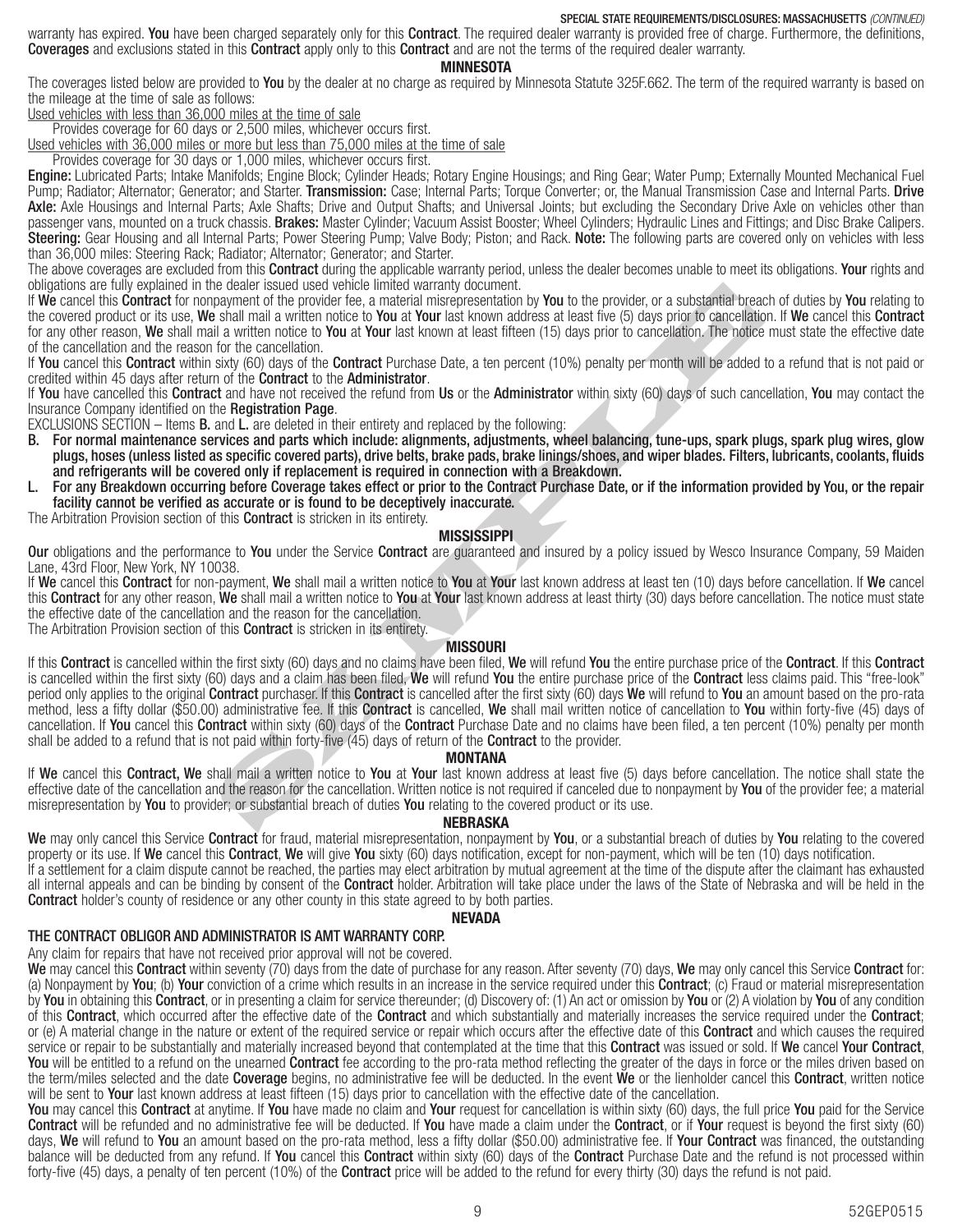EXCLUSIONS SECTION  $-$  Item **F.** is amended by adding the following:

F. This Contract will not cover any unauthorized or non-manufacturer recommended modifications to Your Vehicle, or any damages arising from such unauthorized or non-manufacturer recommended modifications. However, if Your Vehicle is modified in a manner that is not recommended by the manufacturer of Your Vehicle, this Contract will continue to provide any applicable Coverage that is not related to the unauthorized or non-manufacturer recommended modification or any damages arising there from, unless such Coverage is otherwise excluded by the terms of this Contract. PROVISIONS OF THIS VEHICLE SERVICE CONTRACT SECTION - Item 10. is deleted and replaced with the following:

## 10. FINANCIAL AGREEMENTS

If this **Contract** was financed (purchased on a payment plan) by a funding party, the funding party shall be entitled to any refund(s) resulting from cancellation of this Contract for any reason including repossession of Your Vehicle, or total loss of Your Vehicle. Failure by You to make monthly payments in a timely manner may result in cancellation of this **Contract**. In the event of cancellation, any claim filed and/or approved prior to the cancellation date will be honored and/or reviewed for Coverage under the terms of the Contract.

The Arbritration Provision section of this **Contract** is not mandatory Pursuant to Nevada Law.

## NEW HAMPSHIRE

In the event You do not receive satisfaction under this Contract, You may contact the New Hampshire Insurance Department at 21 South Fruit St., Suite 14, Concord, NH 03301-7317.

Cancellation and Transfer Fees do not apply.

The Arbirtration Provision of this Service **Contract** is stricken in its entirety.

#### NEW JERSEY

If You request cancellation of this Contract within sixty (60) days of the purchase date of the Contract and the refund is not paid or credited within forty-five (45) days after Your cancellation request to Us, a ten percent (10%) penalty will be added to the refund for every thirty (30) days the refund is not paid. If We cancel this Contract, We shall mail a written notice to You at Your last known address at least five (5) days before cancellation. The notice shall state the effective date of the cancellation and the reason for the cancellation. Written notice is not required if canceled due to nonpayment by You of the provider fee; a material misrepresentation by You to the provider; or substantial breach of duties You relating to the covered product or its use.

### NEW MEXICO

ervice Contract is stricken in its entirely.<br>
Contract within sixty (66) days of the purchase date of the Contract and the refund is not paid or<br>
sto to Us, a ten percent (10%) penalty will be added to the refund for every You may cancel this Contract within sixty (60) days of the time of sale. If You have made no claim, the service Contract is void and the full purchase price will be refunded to You. A ten percent (10%) penalty per month will be added to a refund that is not made within sixty (60) days of Your return of the service Contract. These provisions apply only to the original purchaser of the service Contract. In the event We cancel this service Contract, We will mail a written notice to You at Your last known address at least fifteen (15) days prior to cancellation with the effective date for the cancellation and the reason for the cancellation. The provider of this service Contract may cancel this Contract within seventy (70) days from the date of purchase for any reason. After seventy (70) days, the provider may only cancel this service Contract for fraud, material misrepresentation, non-payment by You or a substantial breach of duties by You relating to the covered property or its use.

#### NEW YORK

Section 196b of New York General Business Law requires an automobile dealer to provide a warranty covering certain classes of used motor vehicles as follows: Used vehicles with 36,000 miles or less at the time of sale

Provides coverage for 90 days or 4,000 miles, whichever occurs first.

Used vehicles with more than 36,000 miles but less than 80,000 miles at the time of sale

Provides coverage for 60 days or 3,000 miles, whichever occurs first.

Used vehicles with 80,000 miles or more but no more than 100,000 miles at the time of sale

Provides coverage for 30 days or 1,000 miles, whichever occurs first.

The Vehicle You have purchased may be covered by this law. If so, the following is added to this Contract: In addition to the dealer warranty required by this law, You have elected to purchase this **Contract**, which may provide You with additional protection during the dealer warranty period and provides protection after the dealer warranty has expired. You have been charged separately only for this Contract. The required dealer warranty is provided free of charge. Furthermore, the definitions, Coverages and exclusions stated in this Contract apply only to this Contract and are not the terms of the required dealer warranty.

If You cancel this Contract within sixty (60) days of the Contract Purchase Date, a ten percent (10%) penalty per month shall be added to a refund that is not paid within thirty (30) days of return of the Service **Contract** to the provider.

If We cancel this Service Contract, We shall mail a written notice to You at the last known address held by Us at least fifteen (15) days prior to cancellation, providing You with notice of a cancellation date and the reason for cancellation. However, prior notice is not required if the reason for cancellation is non-payment of the provider fee, a material misrepresentation by the Service Contract Holder to the provider, or a substantial breach of duties by the Service Contract Holder relating to the covered product or its use.

#### NORTH CAROLINA

An administration fee not to exceed the lesser of ten percent (10%) of the pro-rata refund amount or fifty dollars (\$50.00) will be applied if this Service Contract is cancelled by You. We may cancel this Contract only for non-payment of the purchase price of the Contract or a direct violation of the Contract by You.

#### **OKLAHOMA**

## THE CONTRACT OBLIGOR AND ADMINISTRATOR IS AMT WARRANTY CORP.

This is not an insurance **Contract**.

**Coverage** afforded under this **Contract** is not guaranteed by the Oklahoma Insurance Guaranty Association.

PROVISIONS OF THIS VEHICLE SERVICE **CONTRACT** SECTION - Item **10.** is deleted and replaced with the following:

11. FINANCIAL AGREEMENTS

If this **Contract** was financed (purchased on a payment plan) by a funding party, the funding party shall be entitled to any refund(s) resulting from cancellation of this Contract for any reason including repossession of Your Vehicle, or total loss of Your Vehicle. Failure to make monthly payments in a timely manner may result in cancellation of this **Contract** and no claims will be approved.

CANCELLATION OF YOUR CONTRACT SECTION - Item d. is deleted and replaced with the following:

d. If this Contract is canceled within the first sixty (60) days after Coverage takes effect by the warranty holder and no claims have been filed, We will refund the entire Contract charge paid. If this Contract is canceled by the warranty holder after the first sixty (60) days of Coverage taking effect or a claim has been filed within the first sixty (60) days after **Coverage** has taken effect, return of premium shall be based upon ninety percent (90%) of the unearned pro-rata premium less the actual cost of any service provided under the service warranty Contract. In the event the Contract is cancelled by the association, return of premium shall be based upon one hundred percent (100%) of the unearned pro-rata premium less the actual cost of any service provided under the service warranty **Contract**.

24 Hour Roadside Assistance Services are provided by Nation Motor Club, Inc., 800 Yamato Road, Suite 100, Boca Raton, Florida 33431, (800) 559-0036. While arbitration is mandatory, the outcome of any arbitration shall be non-binding on the parties, and either party shall, following arbitration, have the right to reject the arbitration award and bring suit in a district court of Oklahoma.

#### **OREGON**

This Contract is between the Obligor/Provider, AMT Warranty Corp., P.O. Box 927, Bedford, TX 76095, and You. If You have any questions regarding this Contract, or a complaint against the Obligor, You may contact the Oregon Department of Consumer & Business Services, Insurance Division, Consumer Advocacy Unit at 350 Winter Street NE, Room 300, Salem, Oregon 97301, (888) 877-4894.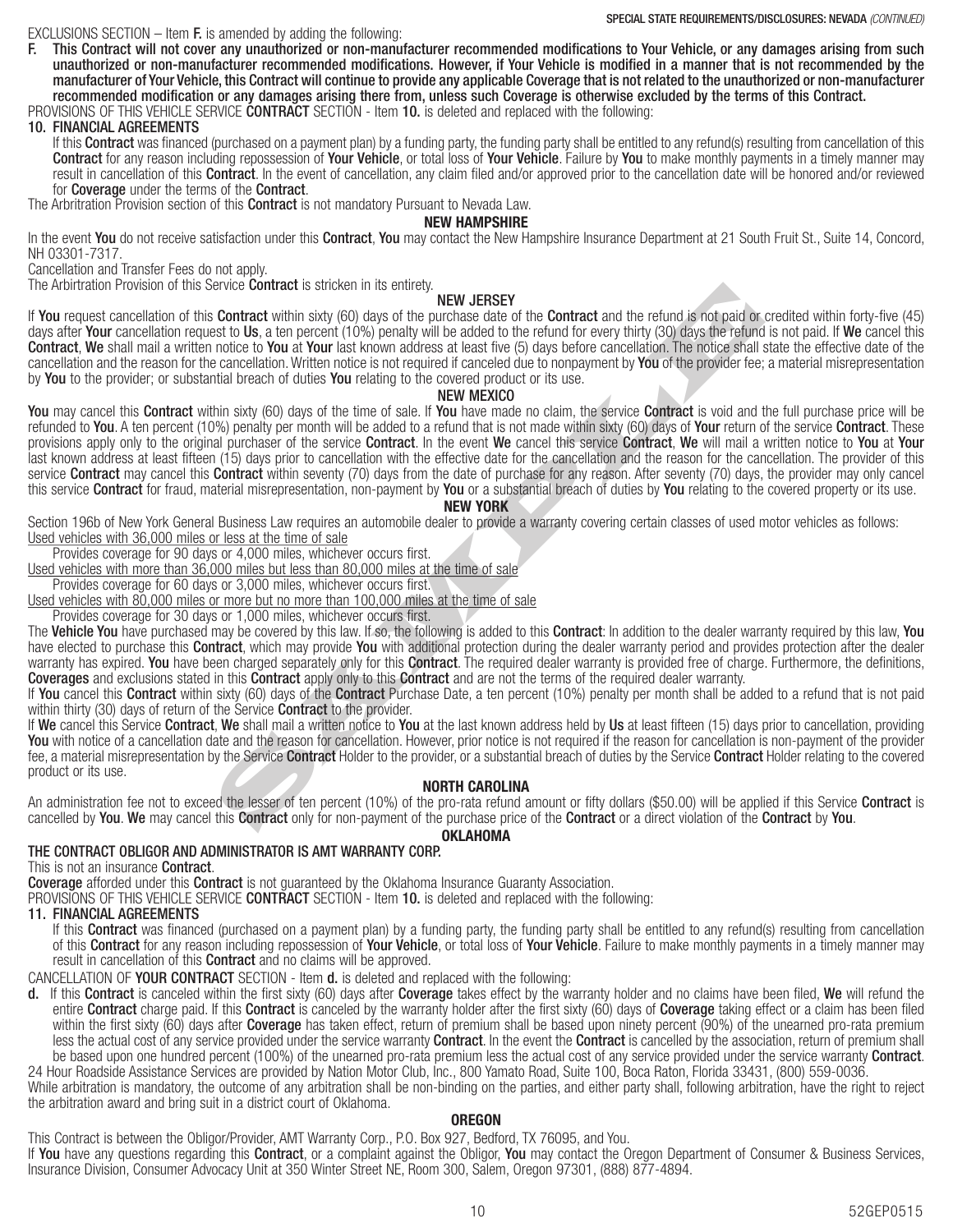The Arbitration section is deleted and replaced as follows:

If a settlement for a claim dispute cannot be reached, the parties may elect arbitration by mutual agreement at the time of the dispute after the claimant has exhausted all internal appeals and can be binding by consent of the **Contract** holder. Arbitration will take place under the laws of the State of Oregon and will be held in the **Contract** holder's county of residence or any other county in this state agreed to by both parties.

Oregon arbitration law will prevail unless it conflicts with the Federal Arbitration Act.

Notwithstanding the foregoing, either party may bring an individual action in small claims court or trial by jury. This arbitration agreement does not preclude You from bringing issues to the attention of federal, state, or local agencies. Such agencies can, if the law allows, seek relief against Us on Your behalf. You agree that, by entering into this Plan, You and We are each waiving the right to participate in a class action.

#### RHODE ISLAND

Section 31-5.4 of Rhode Island General Business Law requires an automobile dealer to provide a warranty covering certain classes of used motor vehicles as follows: Used vehicles with 36,000 miles or less at the time of sale

Provides coverage for 90 days or 4,000 miles, whichever occurs first.

Used vehicles with more than 36,000 miles but less than 100,000 miles at the time of sale

Provides coverage for 30 days or 1,000 miles, whichever occurs first.

The Vehicle You have purchased may be covered by this law. If so, the following is added to this Contract: In addition to the dealer warranty required by this law, You have elected to purchase this **Contract**, which may provide You with additional protection during the dealer warranty period and provides protection after the dealer warranty has expired. You have been charged separately only for this Contract. The required dealer warranty is provided free of charge. Furthermore, the definitions, Coverages and exclusions stated in this Contract apply only to this Contract and are not the terms of the required dealer warranty.

#### SOUTH CAROLINA

If You have any questions regarding this Contract, or a complaint against the Obligor, You may contact the South Carolina Department of Insurance at Capitol Center, 1201 Main Street, Suite 1000, Columbia, South Carolina 29201, (803) 737-6160.

is in this Contract apply for this Contract. In equired deair warranty, is provided free of charge<br>in this Contract, or a complaint against the follow. **SOUTH CAROLINA**<br>In this Contract, or a complaint against the Obligor, If We cancel this Contract We shall mail a written notice to You at the last known address held by Us at least fifteen (15) days prior to cancellation, providing You with notice of cancellation date and the reason for cancellation. However, prior notice is not required if the reason for cancellation is nonpayment of the provider fee, a material misrepresentation by the Service Contract Holder to the provider, or a substantial breach of duties by the Service Contract Holder relating to the covered product or its use. If You cancel this Contract within sixty (60) days of the Contract Purchase Date, a ten percent (10%) penalty per month shall be added to a refund that is not paid or credited within forty-five (45) days after return of the Service **Contract** to the provider.

### **TEXAS**

AMT Warranty Corp. Service Contract Administrator License No. 189.

If You have any questions regarding the regulation of the Service Contract provider or a complaint against the Obligor, You may contact the Texas Department of Licensing & Regulation, 920 Colorado, P.O. Box 12157, Austin, Texas 78711, (800) 803-9202.

If this Contract is cancelled within the first sixty (60) days, We will refund the entire Contract charge, less claims paid. If this Contract is cancelled after the first sixty (60) days, We will refund an amount of the Contract charge according to the pro-rata method reflecting the greater of the days in force or the miles driven based on the term/miles selected and the date Coverage begins, less a fifty dollar (\$50.00) administrative fee and less claims paid. In the event of cancellation, the lienholder, if any, will be named on a cancellation refund check as their interest may appear.

If We cancel this Contract, We shall mail a written notice to You at the last known address held by Us before the fifth day preceding the effective date of cancellation. The notice will state the effective date and the reason for the cancellation. However, prior notice is not required if the reason for cancellation is nonpayment of the provider fee, fraud or a material misrepresentation by the Service Contract Holder to the provider or the provider's administrator, or a substantial breach of duties by the Service Contract Holder relating to the covered product or its use. If We cancel this Contract, no cancellation fee shall apply. You may apply for reimbursement directly to the insurer if a refund or credit is not paid before the 46th day after the date on which the Service **Contract** is canceled.

If a Service Contract is canceled and the provider does not pay the refund or credit the Service Contract Holder's account before the 46th day after the date of the return of the Service **Contract** to the provider, the provider is liable to the **Contract** Holder for a penalty in an amount not to exceed ten percent (10%) of the amount outstanding per month.

## UTAH

## THE CONTRACT OBLIGOR AND ADMINISTRATOR IS AMT WARRANTY CORP.

This Service Contract or warranty is subject to limited regulation by the Utah Insurance Department. To file a complaint, contact the Utah Insurance Department. Full payment will be received for the **Contract** Purchase Price listed on the **Contract Registration Page**.

Note: Coverage afforded under this Contract is not guaranteed by the Property and Casualty Guarantee Association.

We may only cancel this Contract for the following reasons by sending to You notice of cancellation and the reason for cancellation, via first class mail, to Your last known address:

1. We may cancel this Contract for non-payment of the Contract charge. Such cancellation will be effective ten (10) days after mailing of notice.<br>2. We may cancel this Contract for misrepresentation of a claim. Such cancel

We may cancel this Contract for misrepresentation of a claim. Such cancellation will be effective thirty (30) days after mailing of notice.

24 Hour Roadside Assistance Services are provided by Nation Motor Club, Inc., 800 Yamato Road, Suite 100, Boca Raton, Florida 33431, (800) 559-0036.

The Arbitration Provision section of this **Contract** is stricken in its entirety.

## VERMONT

#### The Arbitration Provision section of this **Contract** is stricken in its entirety. WASHINGTON

The definition of "We, Us and Our" means the obligor/service Contract provider of this Contract as stated on the Registration Page attached to this Contract. CANCELLATION OF YOUR CONTRACT SECTION - Items a., b. and d. are deleted and replaced with the following:

- a. You may cancel this Contract by returning it to the Administrator or the Insurer. A ten percent (10%) penalty will be added to any refund that is not paid within thirty (30) days of return of the Contract to the Administrator.
- b. After the first sixty (60) days, We may only cancel this Contract for misrepresentation in obtaining this Contract or in the submission of a claim for nonpayment of the Contract charge by You.
- If You cancel this Contract within the first sixty (60) days and no claims have been filed, We will refund the entire Contract charge paid. If You cancel this Contract after the first sixty (60) days or a claim has been filed, We will refund an amount of the Contract charge according to the pro-rata method reflecting the greater of the days in force or the miles driven based on the term/miles selected and the date **Coverage** begins, less a twenty-five dollar (\$25.00) administrative fee. In the event of cancellation, the lienholder, if any, will be named on a cancellation refund check as their interest may appear.

This Service **Contract** allows for binding arbitration proceedings to be held at a location in closest proximity to the Service **Contract** Holder's permanent residence. The commissioner is the Service **Contract** provider's attorney to receive service of legal process in any action, suit, or proceedings in any court.

The State of Washington is the jurisdiction for any civil action in connection with the motor vehicle service **Contract**.

Information Disclosure: As the undersigned, I agree that I have read and understand the following **Contract** provisions and implied warranty disclosure:

- 1. PROVISIONS OF THIS VEHICLE SERVICE CONTRACT, Section 8. MAINTENANCE REQUIREMENTS and HOW TO FILE A CLAIM, which outlines Your responsibilities regarding maintenance requirements and filing a claim.
- 2. SCHEDULE OF COVERAGES, which outlines the Coverage provided under the Contract.
- 3. PROVISIONS OF THIS VEHICLE SERVICE CONTRACT, Section 1. CONTRACT PERIOD, which outlines the time and mileage limitations.